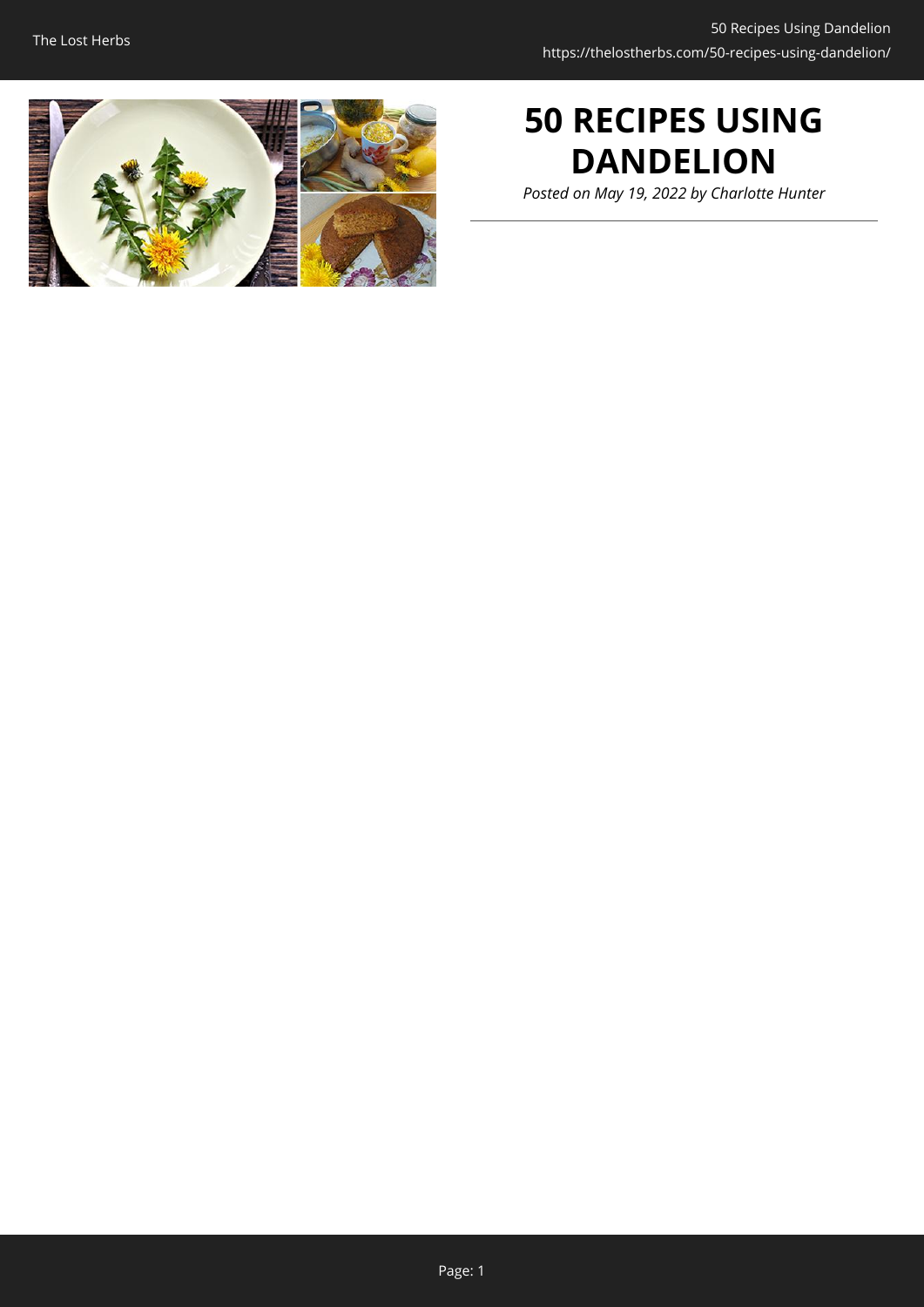Dandelion (*Taraxacum officinale)* is a nutritious plant that contains many illness-warding antioxidants and anti-inflammatory qualities. Dandelion has even been said to help reduce cholesterol, control blood sugar levels, and can promote a healthy liver.

Many parts of the dandelion can be used in the kitchen to promote well-being and health. The petals and greens are delicious in a variety of recipes.

When foraging for dandelions it is recommended to look for the young plants and collect them in the spring and the fall. When dandelion plants are older, they can be tougher and have a bitter taste. The good thing about dandelion foraging is that they can be found almost anywhere, they are usually considered a weed and are extremely easy to find. They grow in pastures, meadows, parks, gardens, fields, and anywhere that is grassy. Dandelions are instantly recognizable and very obvious for even the most beginner forager.

Here are some great recipes that use dandelions:

# **1. Dandelion Iced Tea**

- 1 cup fresh dandelion flowers
- 2 cups of hot water
- 2 tbsp of sugar or sweetener
- ½ cup of chamomile tea
- 6 quarts of cold water
- 10 ice cubes
- Juice of 2 limes
- 1. Take the dandelion flowers in a bowl and pour over the hot water, brewing the hot tea for around 5-8 minutes.
- 2. Next, add your sweetener of choice and stir it into the brew. Add the chamomile tea at this stage too.
- 3. Continue to let it brew for another 3 minutes.
- 4. Now you can add the cold water and the ice.
- 5. Finally, squeeze the lime juice into the mixture.
- 6. Serve in a glass and enjoy!

# **2. Dandelion Flower Syrup**

- 3 cups of water
- 2 cups of dandelion petals
- 2 cups of sugar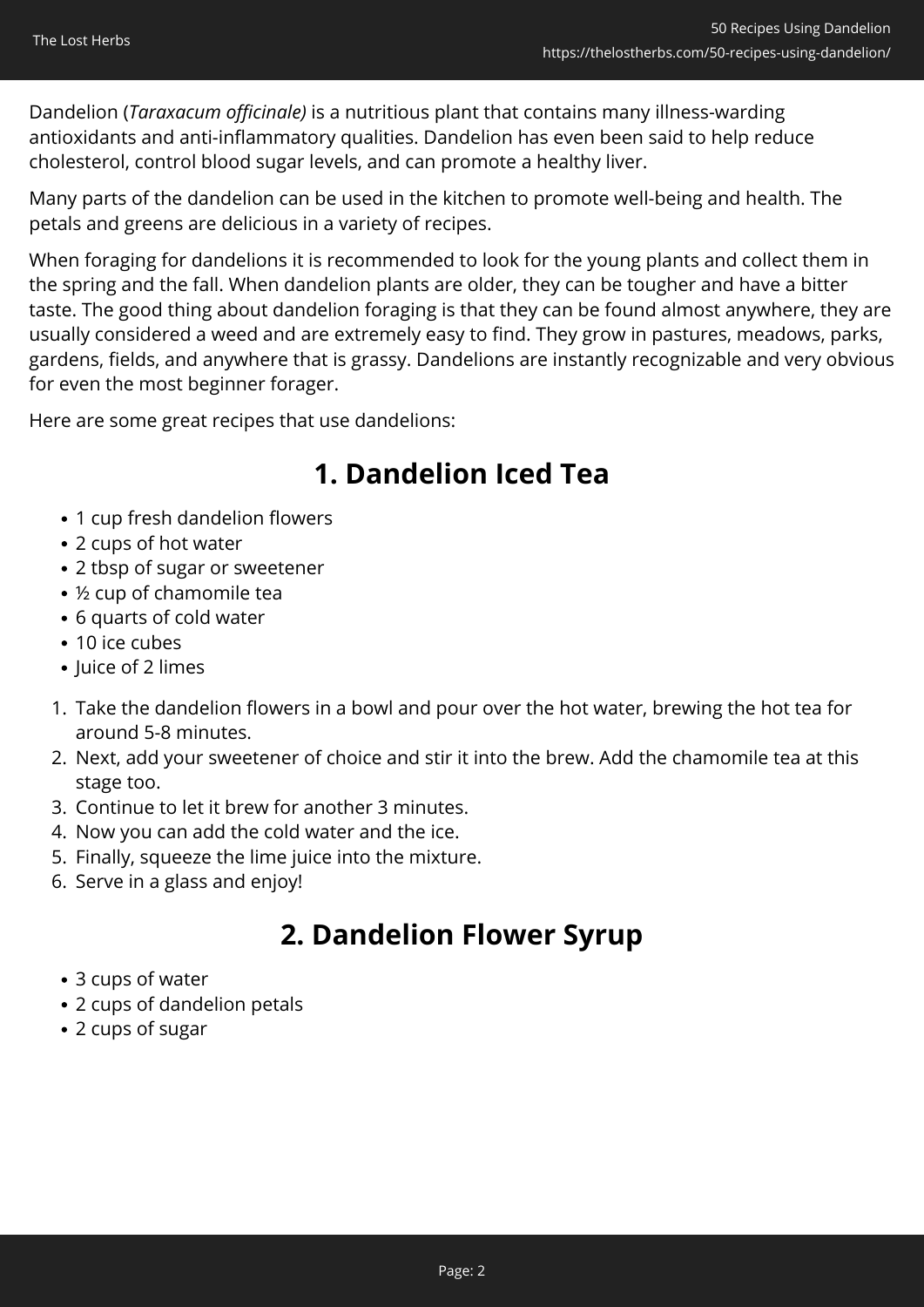- ½ cup of honey
- ½ a lime
- 1. In a pan combine the petals, water, and lemon on high heat. Allow the mixture to come to a boil and turn the heat off. Let this mixture steep overnight.
- 2. In the morning strain the mixture and squeeze the petals to release all of the liquid.
- 3. Now take this liquid, the sugar, and honey and simmer over low heat for 1 hour, stirring.
- 4. The liquid will begin to form a syrup consistency.
- 5. Store in a jar in the fridge and use on pancakes or in cocktails, there are so many uses!

# **3. Dandelion Infused Vinegar**

- 1. Collect some dandelion flowers in a jar.
- 2. Make sure they are washed and fresh.
- 3. Cover the flowers with vinegar (any vinegar of your choice)
- 4. Steep for 1-6 weeks depending on how strong you want it.
- 5. Store in a sealed jar in a cool place.

## **4. Dandelion Greens Pesto**

- 2 cups of dandelion greens, chopped and rinsed
- ½ cup of oil of your choice
- 2 cloves of garlic
- 3 tbsp of pine nut
- 2 tbsp parmesan
- 1tsp of lemon juice

Add all of the ingredients to a food processor and blend until smooth and creamy. Use on salads, toasts or in pasta dishes.

# **5. Dandelion Eggs on Toast**

- 3 cups of dandelion greens
- 1tbsp of butter
- 1 leek (sliced)
- 4 large eggs (beaten in a cup)
- ½ cup of feta cheese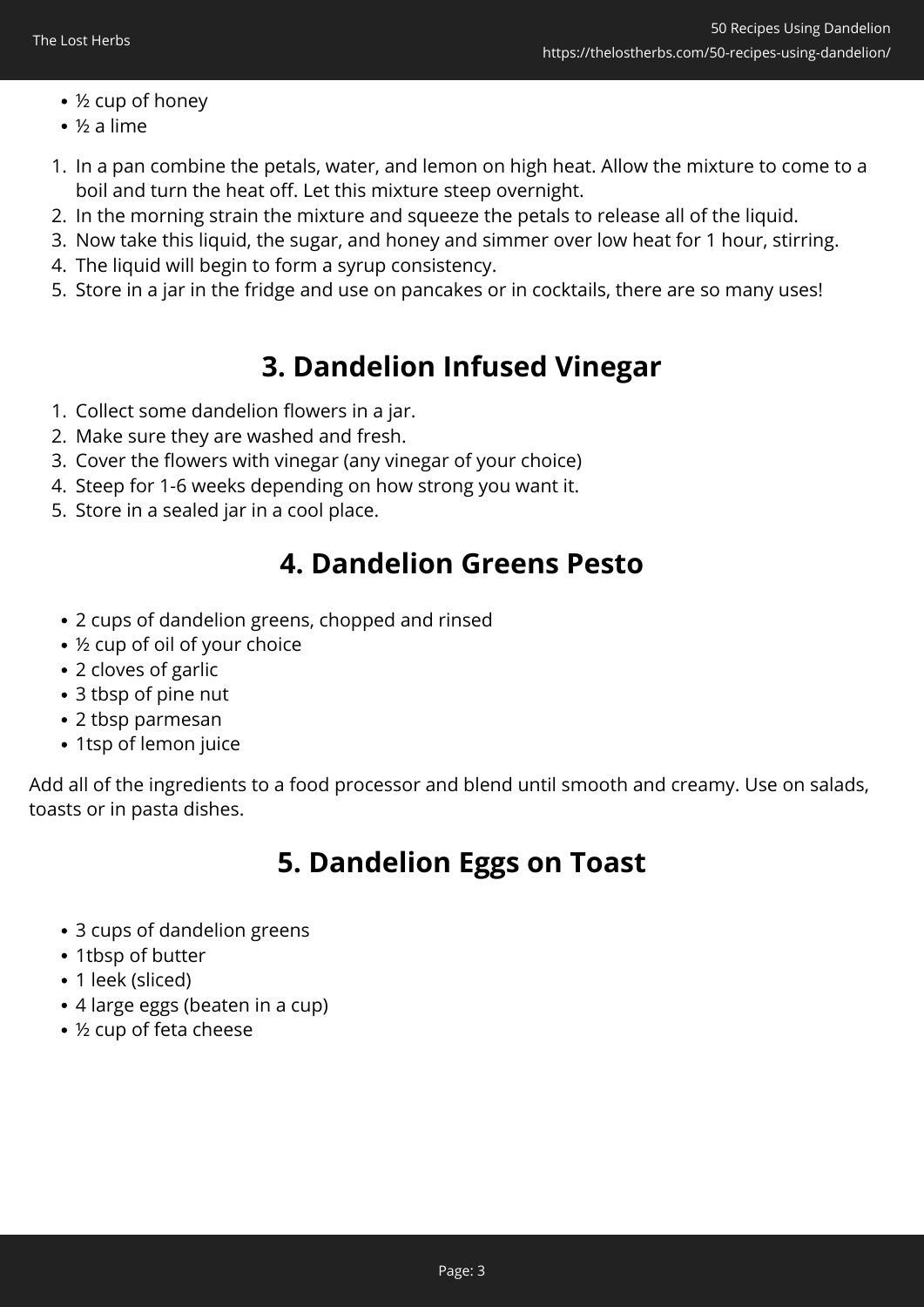- Salt & pepper
- 4 slices of bread
- 1. Heat a pan on medium and add the greens and butter to the pan.
- 2. Stir on the heat, until the greens have wilted a little.
- 3. Add the leek and continue to stir the vegetables until they are soft.
- 4. Add the beaten eggs to the pan and stir gently, until a scrambled egg forms.
- 5. Add the feta cheese and salt and pepper.
- 6. Serve on top of two slices of toasted bread each.

# **6. Dandelion Honey**

- Fresh Dandelion heads
- 2 slices of lemon
- 300ml water
- 300g cane sugar
- 1 sprig of thyme
- 1. Mix the water, lemon and dandelion flowers, and thyme sprig in a large pan.
- 2. Bring the water to a boil and simmer for 10 minutes.
- 3. Turn off the heat and leave to infuse for 10+ hours.
- 4. Strain the flower and lemon water through a sieve and squeeze out all of the liquid.
- 5. Measure how much liquid you have and match the amount of liquid with an amount of sugar.
- 6. Add a little salt and let this dissolve.
- 7. Bring to the boil and allow the mixture to boil for 10-15 minutes.
- 8. Take the pan off the heat and see if the honey sets on a cold plate.
- 9. If it is not ready, return to the boil for 7 minutes.
- 10. Pour into jam jars and seal with a sterilized lid.

# **7. Fried Dandelions**

- 1 cup of plain flour
- Salt & pepper
- Paprika
- 2 eggs
- 40 unopened dandelion flowers
- 50g butter
- 1. Mix the flour, salt, pepper, and paprika in a mixing bowl until evenly combined.
- 2. Beat the eggs and stir in the dandelion flowers until covered in egg.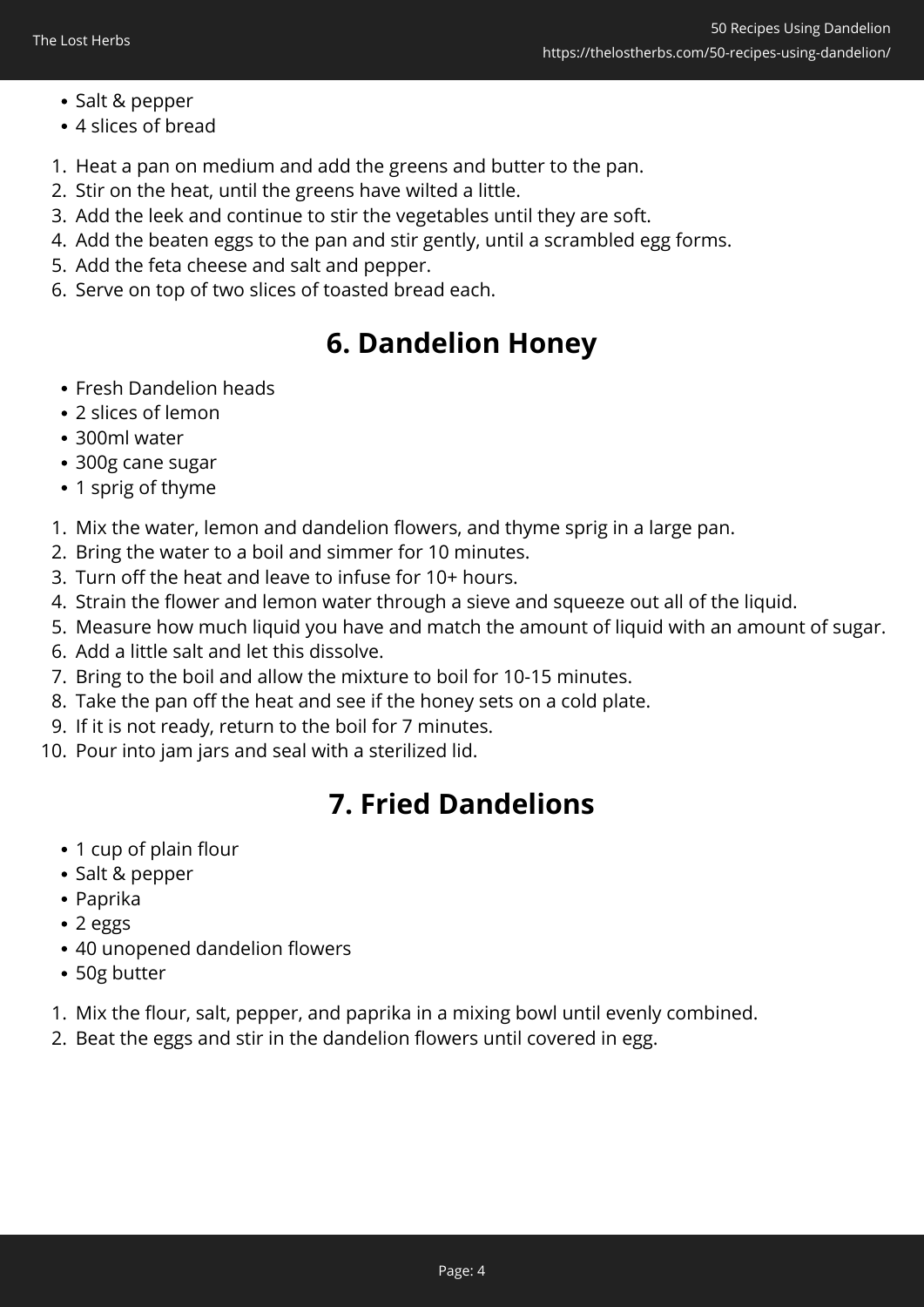- 3. Melt the butter in the pan and remove half of the dandelion flowers from the egg mixture.
- 4. Coat the dandelions in the flour and cook in the melted butter until brown and crispy.

# **8. Dandelion Green Salad**

- 2 cups of dandelion greens
- 1 cup grated cucumber
- 1 cup of grated carrot
- 1 cup of pomegranate seeds
- apple or pear slices
- 1 cup of walnuts
- Juice of 1 lemon
- Salt and pepper

Toss ingredients together in a large bowl, pour the lemon juice in, and season with salt and pepper.

## **9. Dandelion Pasta**

- 1 tsp salt
- ¼ cup of olive oil
- 8 cloves of garlic
- 12 oz of Dandelion Greens
- 1tsp freshly ground black pepper
- 12 oz of pasta
- 2 oz of parmesan cheese
- ½ cup of cream
- 1. Bring a pot of salted water to a boil and add the pasta.
- 2. In a frying pan add the oil and garlic and cook for 5 minutes until the garlic is golden.
- 3. Add the dandelion greens and black pepper to the pan.
- 4. Add the cooked pasta to the pan.
- 5. Stir in the grated parmesan cheese and the cream, until everything is combined.

**Related: [Canning Pasta Sauce for Long Term Preservation](https://hop.clickbank.net/?affiliate=easycellar&vendor=lostrec&tid=C02FiftyDandelionLSF6)** (Video)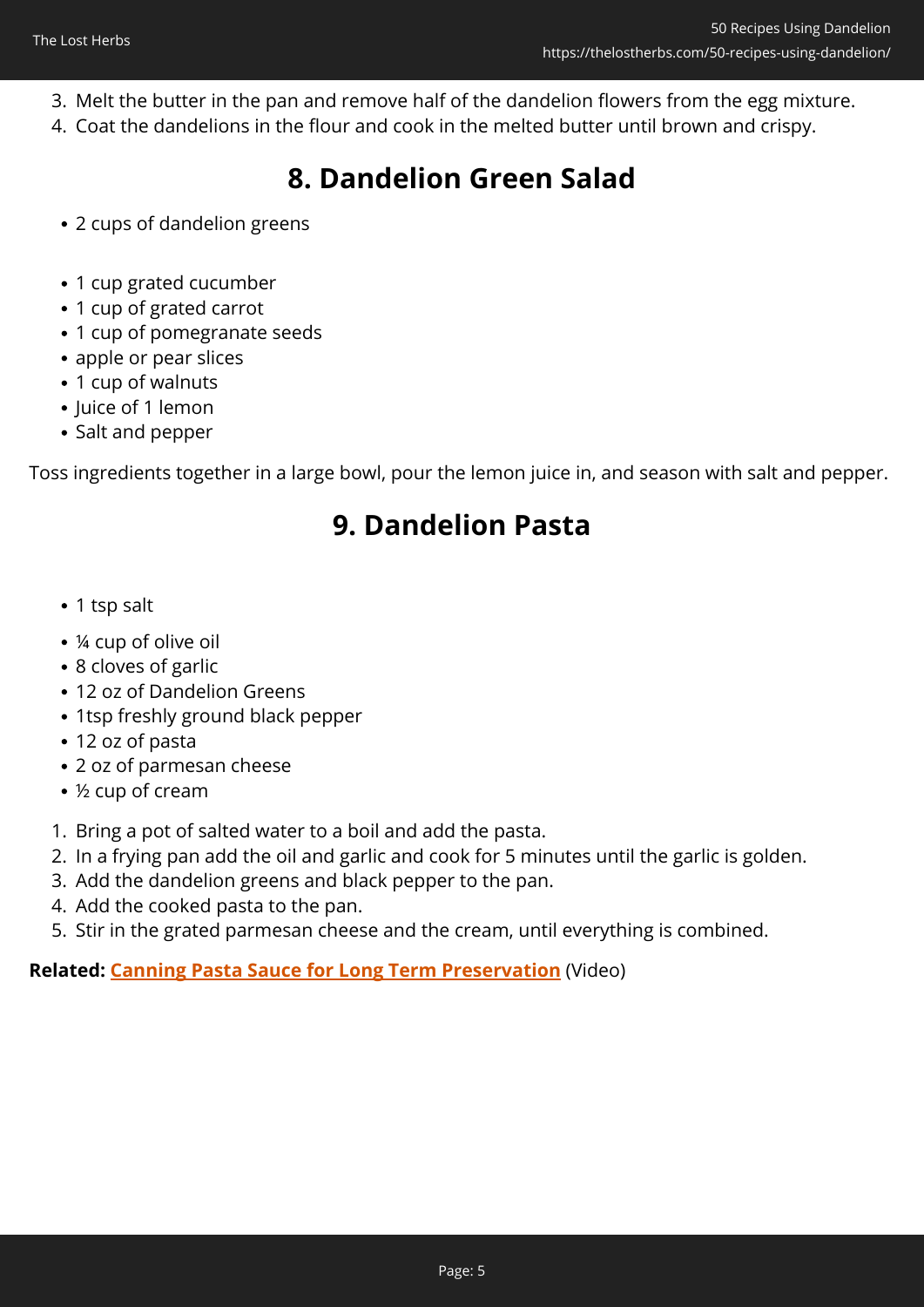# **10. Dandelion Tea**

- 1 tbsp of dried dandelion roots and leaves
- 1 cup of hot water
- 1. Steep the dried dandelion in the hot water for 10 minutes.
- 2. Add sugar or honey to taste.

## **11. Dandelion Greens Smoothie**

- 2 Cups of dandelion greens
- 1 banana
- 1tbsp of cacao
- 1tbsp of maca powder
- ½ cup of hemp seeds
- 1. Add all ingredients to a blender.
- 2. Blend on medium speed for 2 minutes.
- 3. Enjoy.

You can also use kiwi, avocado.. the list is long.

## **12. Dandelion Soup**

- 1tbsp of olive oil
- 1 onion (chopped)
- 4 cloves of garlic
- 5 cups of dandelion greens
- 2 large potatoes peeled and diced
- 400ml of vegetable/chicken stock
- Salt and pepper
- ½ cup of heavy cream
- 1. Take a large saucepan and add the olive oil and the onion and garlic.
- 2. Fry until soft and golden.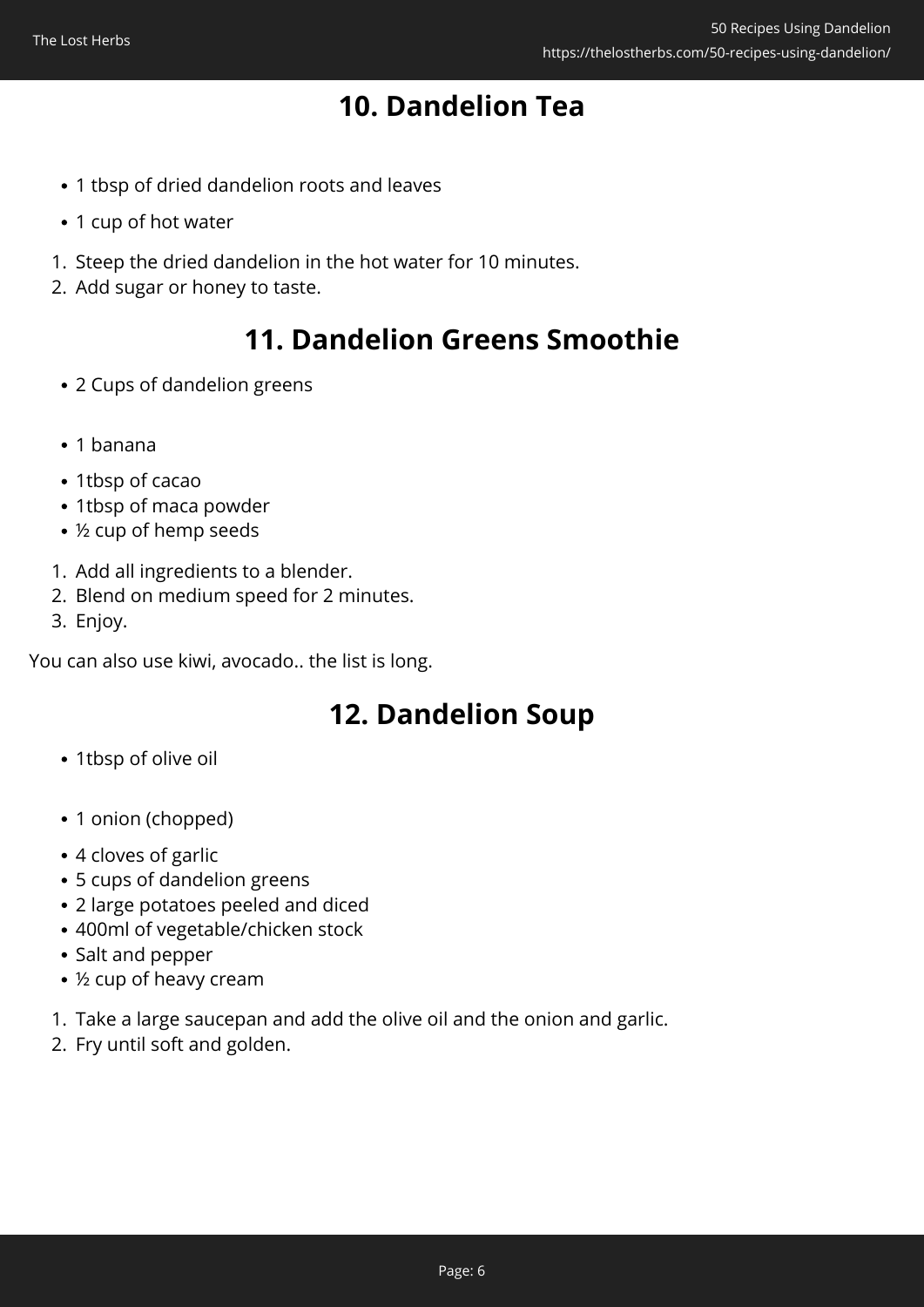- 3. Add the potatoes to the pan.
- 4. Cook until the potatoes are more or less soft.
- 5. Add the dandelion greens and stock to the pan.
- 6. Simmer for around 20 minutes.
- 7. Season with salt and pepper.
- 8. Take off the heat and blend the mixture with a hand blender carefully.
- 9. Stir in the heavy cream and serve.

#### **Related: [How to Make Three Sisters Soup](https://hop.clickbank.net/?affiliate=easycellar&vendor=lostrec&tid=C02FiftyDandelionLSF3)** (Video)

### **13. Dandelion Pasta Bake**

- 400ml water
- Salt and pepper
- 100g of penne pasta
- 2tbsp olive oil
- 3 cups of dandelion greens
- 2 cloves of garlic
- 1 onion chopped
- 1 cup of cream cheese
- 2 cups of mozzarella cheese
- 2 cups of cheddar cheese

Preheat the oven to 350 degrees.

- 1. Bring the water to a boil and add the pasta.
- 2. Take a frying pan and fry the garlic, onion, and dandelion greens until soft.
- 3. Once the pasta is cooked, add the pasta to the frying pan and mix.
- 4. Add the cream cheese and stir in.
- 5. Place the pasta mix into a lasagna tray.
- 6. Add the extra cheeses on top.
- 7. Bake in the oven for 10-15 minutes until the cheese has melted.

# **14. Dandelion Wine**

- 8 cups of boiling water
- 8 cups of dandelion flowers
- 1.5 lemons sliced
- 1.5 oranges sliced
- 1.2lbs of sugar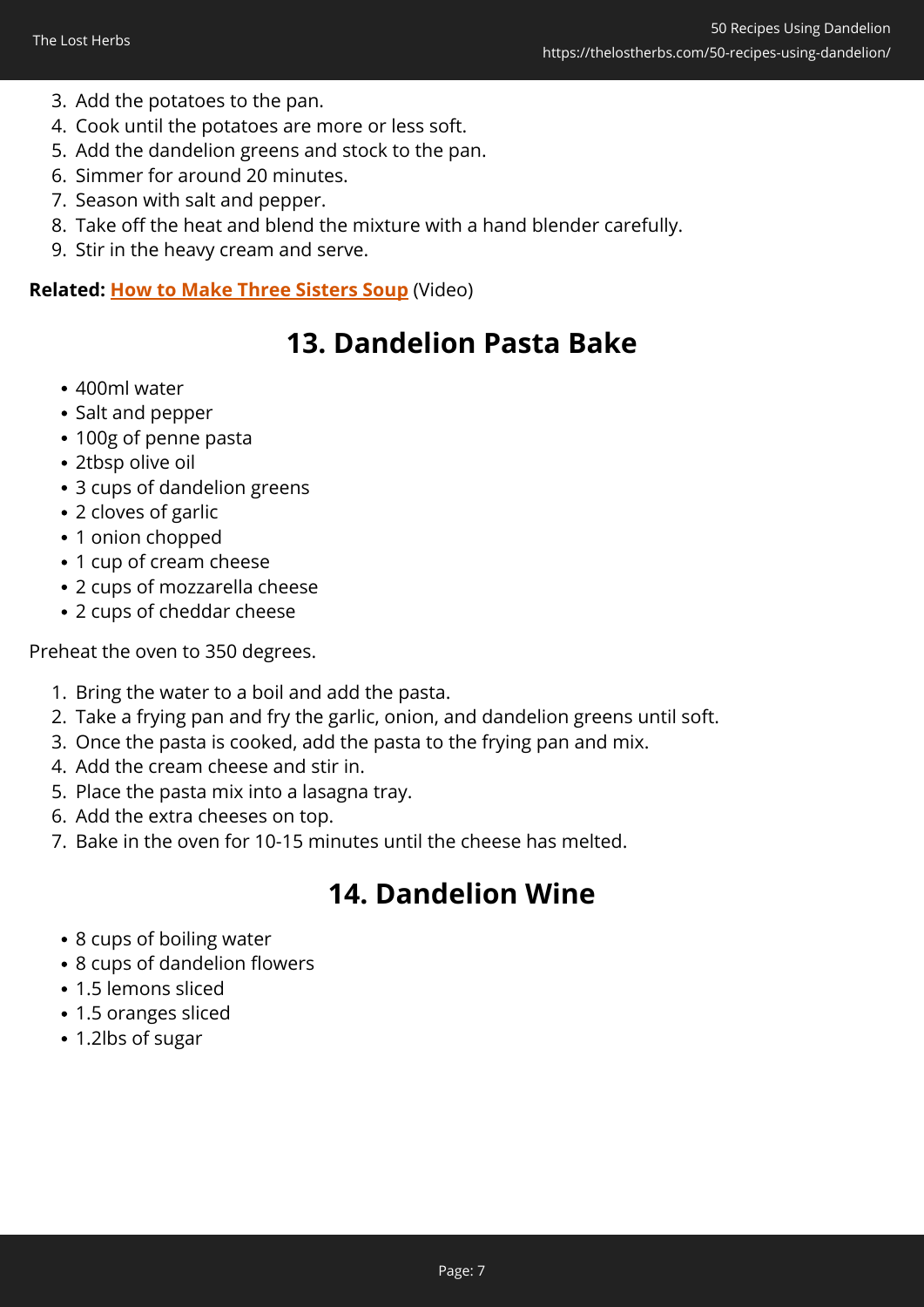- ½ tbsp of active yeast
- 1. In a large pan, pour boiling water over the flowers.
- 2. Allow to stew for 48 hours at room temperature in a cool, dark place.
- 3. Strain and squeeze the liquid, and then discard the flowers.
- 4. In a pan, bring the liquid, lemons, oranges, and sugar to a boil for 30 minutes.
- 5. Pour the mixture into a clean glass jar and cool the mixture.
- 6. Add the yeast and cover the container with a cloth, allowing the mix to ferment for 3-4 weeks in a cool, dark space, stirring once daily.
- 7. Strain through fine mesh or a sieve and rinse the container.
- 8. Pour the liquid back in and let it stand for 2 days.
- 9. Now decant the liquid into sterilized bottles and close.
- 10. Store in a cool, dark space for 2-3 months before consumption.

## **15. Dandelion and Bean Stew**

- 1tbsp of olive oil
- 1 onion chopped
- 2 cloves of garlic
- 2 cups cooked kidney beans
- 3 cups dandelion greens
- 2 cups of cauliflower
- 2tsp cumin
- 2tsp paprika
- 2 cups of rice
- Salt and pepper
- 1. Fry the onion and garlic in a pan on medium heat.
- 2. Once soft and golden, add the beans, greens, and cauliflower to the pan.
- 3. Simmer for 15 minutes.
- 4. Add the spices and season with salt and pepper.
- 5. Cook the rice and serve with the stew.

**Related: [Bean and Rice Survival Soup – Easy and Adaptable Recipe](https://hop.clickbank.net/?affiliate=easycellar&vendor=lostrec&tid=C02FiftyDandelionLSF4)** (Video)

# **16. Dandelion Greens Tart**

• Pre-made short crust pastry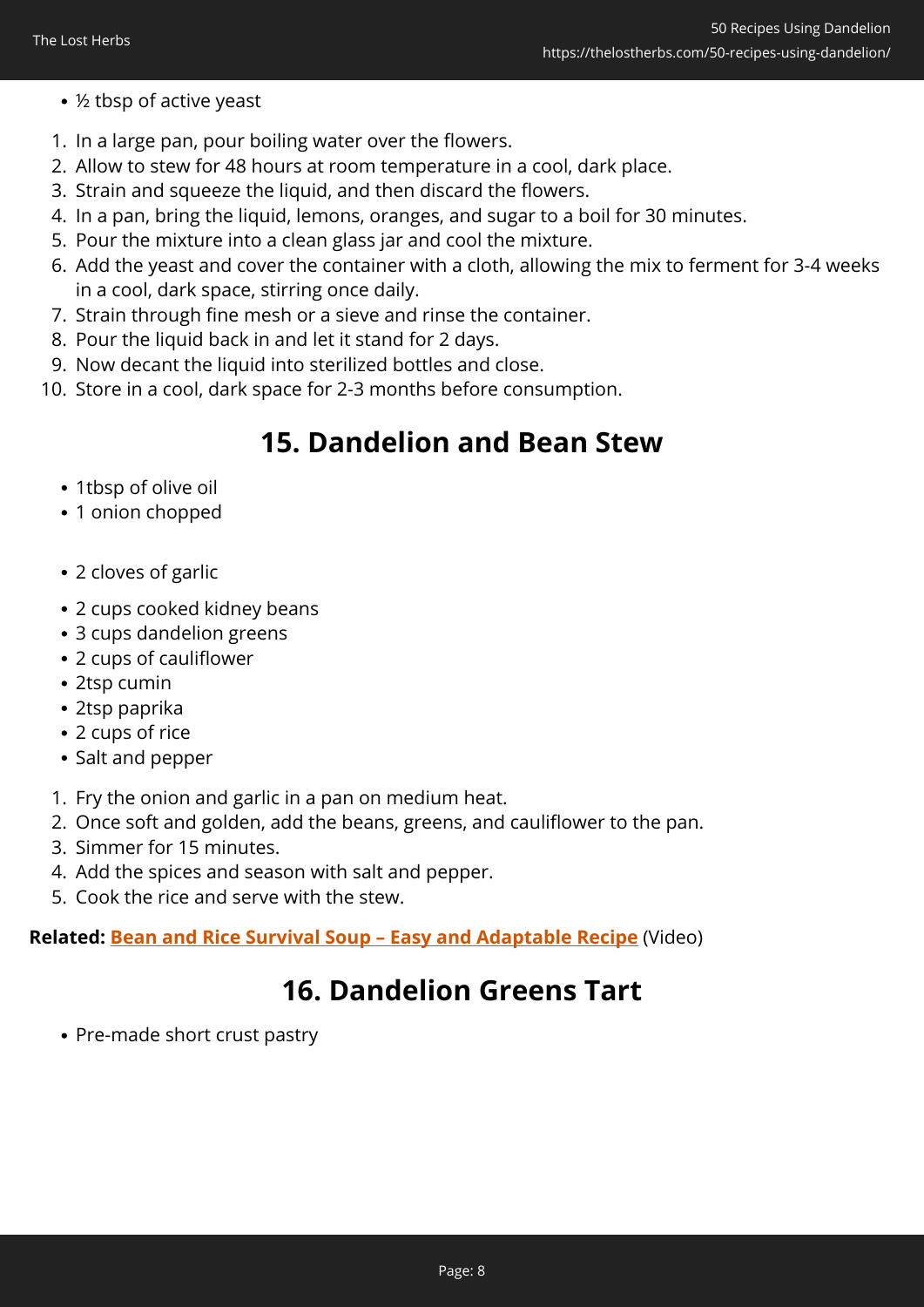- 4 eggs
- 1 onion chopped
- 4 cups of dandelion greens
- 1 sprig of thyme
- 1 sprig of rosemary
- 1 cup of feta cheese
- 1tbsp of balsamic vinegar
- 1. Roll the pastry to the size of the pastry tin.
- 2. Part bake the pastry in an oven preheated to 350 degrees.
- 3. In a pan sweat the onion, dandelion greens, and herbs until soft.
- 4. Add this mixture to the rolled-out pastry.
- 5. Beat the eggs and season with salt and pepper and add to the tin.
- 6. Now top with crumbled feta.
- 7. Bake for 20 minutes.
- 8. Add a splash of balsamic vinegar for taste.

# **17. Dandelion Cookies**

- ½ cup coconut oil
- ½ cup honey
- 2 eggs
- 1tsp vanilla
- 1 cup of flour
- 1 cup of oats
- ½ cup dandelion flower petals
- 1. Preheat the oven to 375 degrees.
- 2. Mix the coconut oil and honey and beat in the eggs and vanilla.
- 3. Stir in the flour, oats, and petals.
- 4. Drop the mixture onto a greased cookie tray.
- 5. Bake for 11-14 minutes.

#### **Related: [How to Make Hardtack Biscuits](https://hop.clickbank.net/?affiliate=easycellar&vendor=lostrec&tid=C02FiftyDandelionLSF9)** (Video)

# **18. Boiled Dandelion Greens**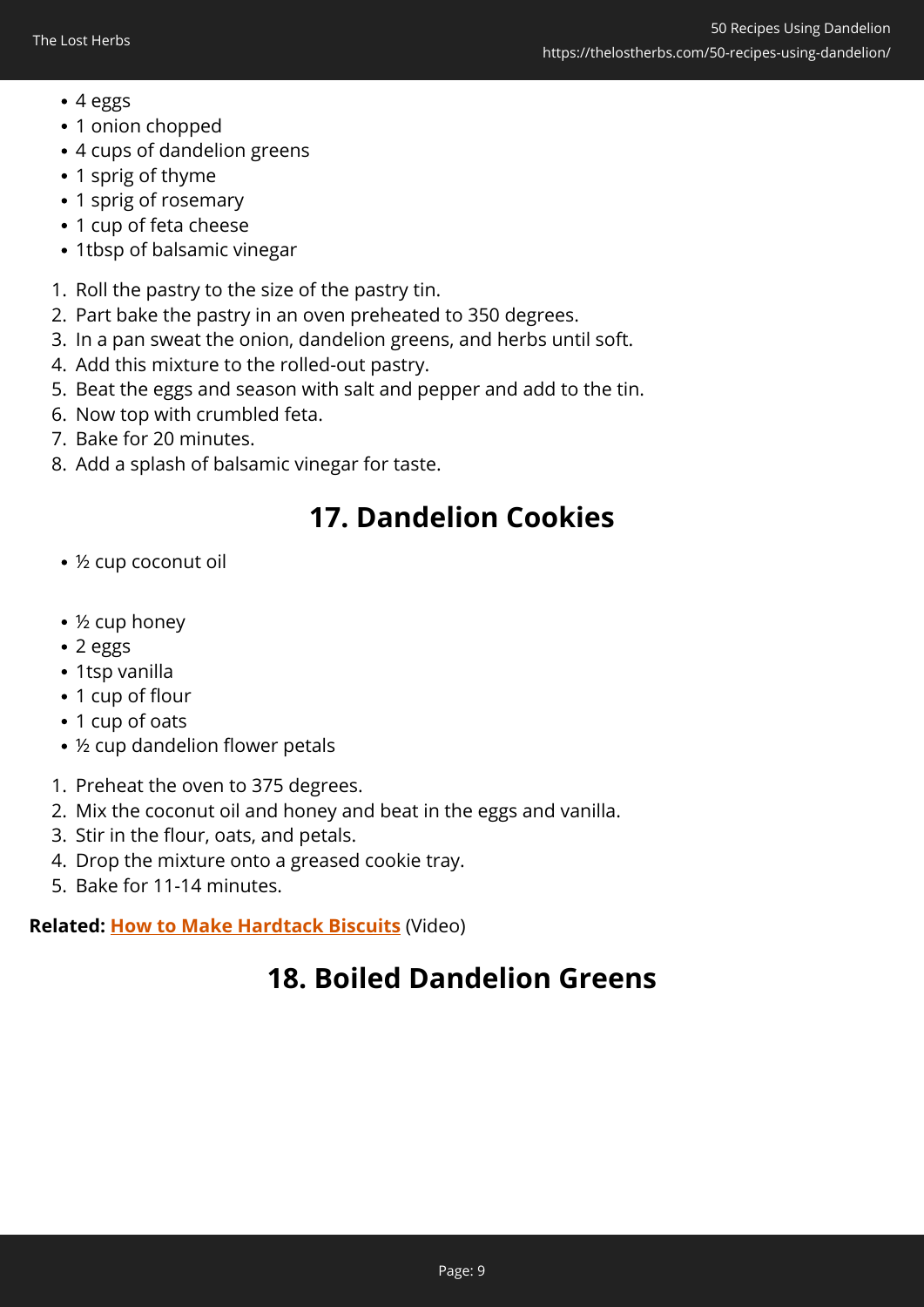- 2 Cups of Dandelion Greens
- 200ml of water
- Salt and pepper
- ½ a lemon
- 1. Add greens to water and boil.
- 2. When the greens are soft, take them out of the pan.
- 3. Season with salt, pepper, and lemon juice.

# **19. Dandelion Bread**

- 1/3 cup of dandelion petals
- 1 cup of milk
- 1tbsp of active yeast
- ½ cup warm water (not too hot)
- ¼ cup of honey
- 2tsp salt
- ½ tbsp of butter
- 2 eggs
- 5 cups of flour
- 1. Heat the milk and petals in a pan for around 10 minutes.
- 2. Remove from the heat and let the mixture cool.
- 3. In a large bowl, mix the water, honey, yeast, and milk and let it sit until the yeast produces foam.
- 4. Add the butter and eggs to the mix.
- 5. Add 1 cup of flour and salt. Continue slowly adding the flour until a dough forms.
- 6. Knead the dough until elastic.
- 7. Put in an oiled bowl and coat the dough, now let the dough rise for 80 minutes.
- 8. Grease your bread tins.
- 9. Punch down the dough and knead again, removing the air bubbles.
- 10. Divide the dough in half and place the dough into the greased tins.
- 11. Let rise for another 45 minutes.
- 12. Preheat the oven to 425 degrees and bake for 30 minutes or until hollow when tapped with a knife.
- 13. Let the bread cool before slicing.

#### **Related: [How to Make Bread on a Stick](https://hop.clickbank.net/?affiliate=easycellar&vendor=lostrec&tid=C02FiftyDandelionLSF1)** (Video)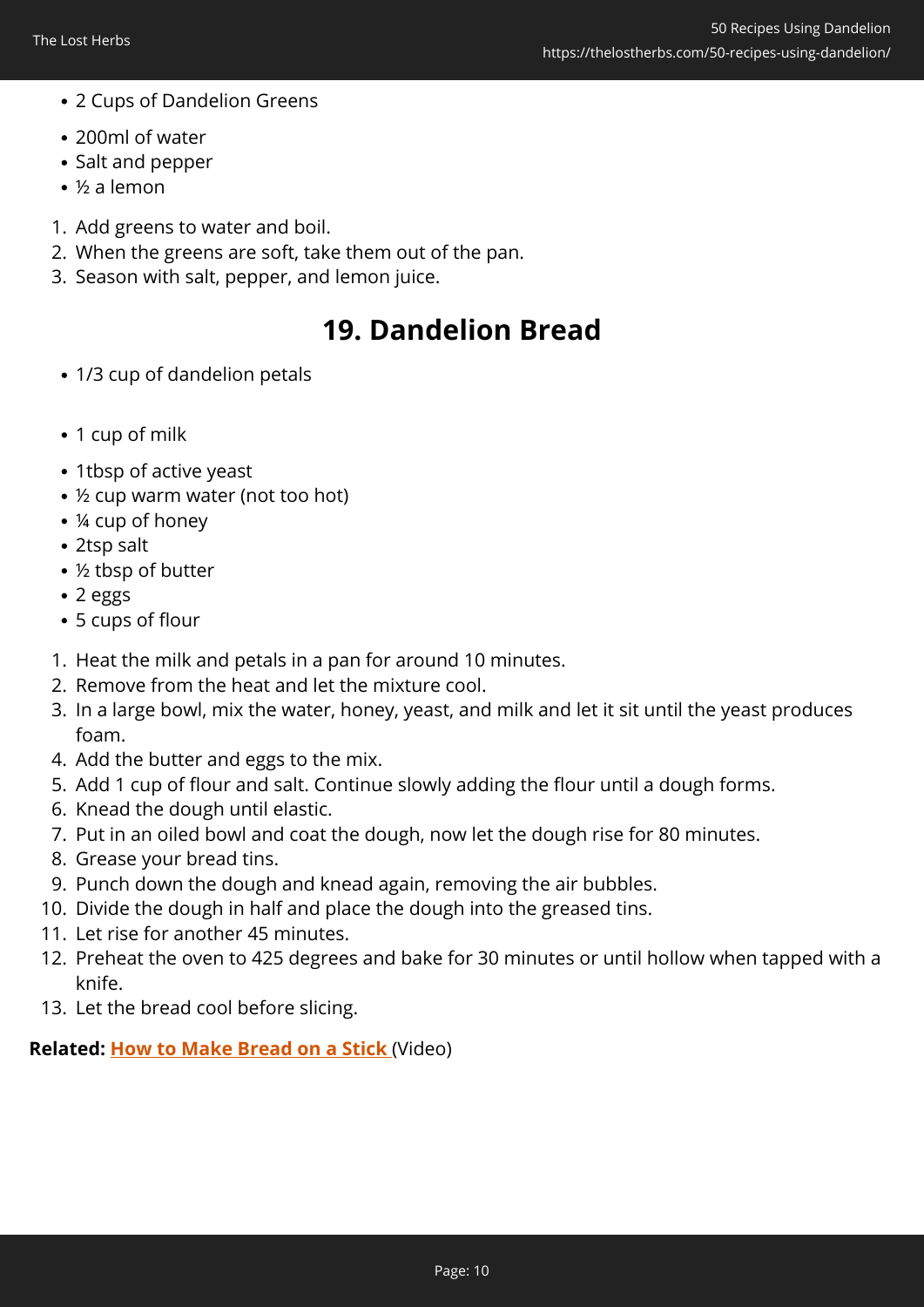# **20. Dandelion Coffee**

- 2 tbsp of roasted dandelion root
- 1 stick of cinnamon
- 1tsp fennel seed
- 2 cups of water
- 1. Place the dandelion root and other spices in a pot.
- 2. Add the water and bring to a boil.
- 3. Simmer for 15 minutes.
- 4. Add your preferred milk and sweetener.
- 5. Enjoy.

### **21. Dandelion Broth**

- 1 onion
- 3 cloves of garlic
- 4 cups of dandelion greens
- 300ml of vegetable stock
- 2 cups of pumpkin
- 1 carrot sliced
- Dried mixed herbs
- Garlic powder
- Salt and pepper.
- 1. Sweat the onion and garlic in a saucepan.
- 2. Add the dandelion greens, the stock, and the pumpkin and carrot.
- 3. Bring to a boil and season with the condiments and salt and pepper cooking for around 20 minutes.

## **22. Chickpea and Dandelion Green Curry**

- 2tbsp of butter
- 1 onion chopped
- 2 cloves of garlic chopped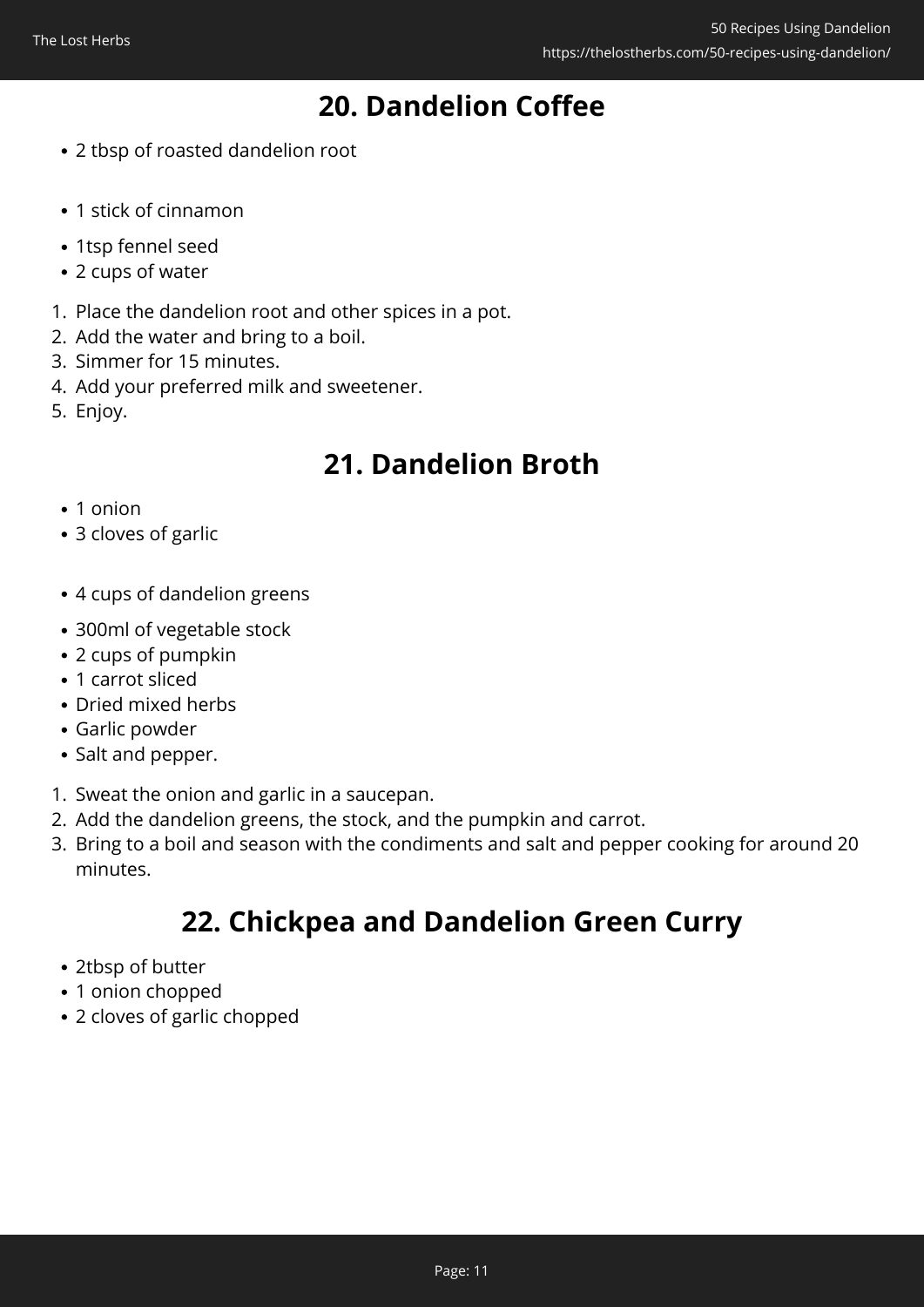- 1tbsp of ginger minced
- 2 tsp Cumin
- 2 tsp Garam masala
- 2 tsp Cayenne pepper
- 2 tsp ground coriander
- 2 cups of dandelion greens
- 2 cups of spinach
- 1 can of chickpeas
- ½ coconut milk
- Salt and pepper
- 1. Sweat the onions, garlic, and ginger slowly in the butter on low heat.
- 2. Once almost caramelized add the spices to release the fragrance.
- 3. Add the dandelion greens and spinach and chickpeas, allowing the greens to wilt.
- 4. Add the coconut milk and simmer for 15 minutes.
- 5. Season with salt and pepper and serve.

## **23. Dandelion Beer**

- 1 handful of large burdock roots
- 1 handful of dandelion roots
- 1 tsp of dried carragheen
- 18oz of sugar
- 2 tbsp of treacle
- Juice of 1 lemon
- 11 grams ale yeast
- 1. Clean and slice the roots
- 2. Boil the roots in water with the carragheen.
- 3. Remove from the heat and add 2 liters of cold water, sugar, treacle, and lemon juice and stir.
- 4. Strain the liquid into a jar and add the yeast when the liquid is at room temperature.
- 5. Cover and leave to ferment for a week.

# **24. Dandelion Jelly**

- 3.5 cups of water
- 4 cups of dandelion petals
- 2 tbsp lemon juice
- 1.75 oz fruit pectin
- 4.5 cups of sugar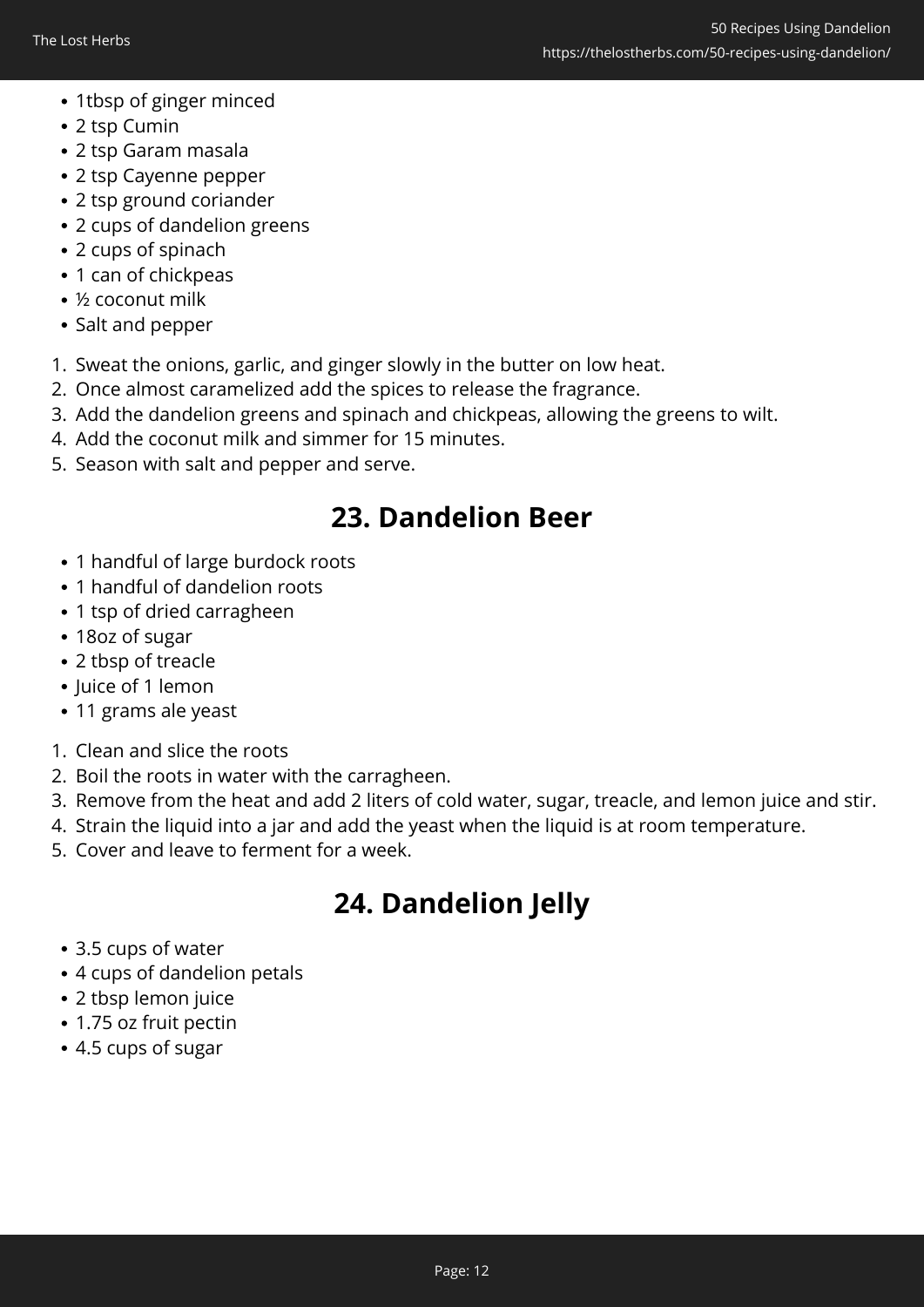- 1. Heat the water and add 2 cups of petals, and simmer for 10 minutes.
- 2. Remove the petals with a slotted spoon and strain them over a bowl.
- 3. Squeeze out all the liquid.
- 4. Remove the petals and repeat for the other 2 cups of petals.
- 5. Take 3 cups of the dandelion water and pour it into a large pot.
- 6. Add the lemon juice, and pectin and bring to a rolling boil.
- 7. Add sugar and return to a boil.
- 8. Cook stirring constantly for around 1 minute.
- 9. Remove from the heat and skim the foam off the surface.
- 10. pour mixture into hot sterilized jars and remove any air bubbles with a spatula.
- 11. Place the lid firmly on.
- 12. Place jars into boiling water using a holder and bring the water to a boil for 7 minutes.
- 13. Remove the jars from the pot and place them on a wooden surface.
- 14. Make sure the seal is tight and let cool for 24 hours.

# **25. Dandelion Fritters**

- 1 cup of flour
- 1 cup of milk
- 1 large egg
- 1 tsp baking powder
- Coconut oil
- 1 cup dandelion flower heads, immediately used after picking
- 1. Whisk all of the ingredients together, apart from the dandelion heads.
- 2. Dip the dandelions in the batter.
- 3. Fry in the oil flower side down.
- 4. Flip and fry.
- 5. Drain on kitchen paper and serve with the sauce of your choice.

# **26. Dandelion Omelette**

- 2 eggs
- 1 cup of dandelion greens
- 1 onion
- Salt and pepper
- ½ cup of Cheddar cheese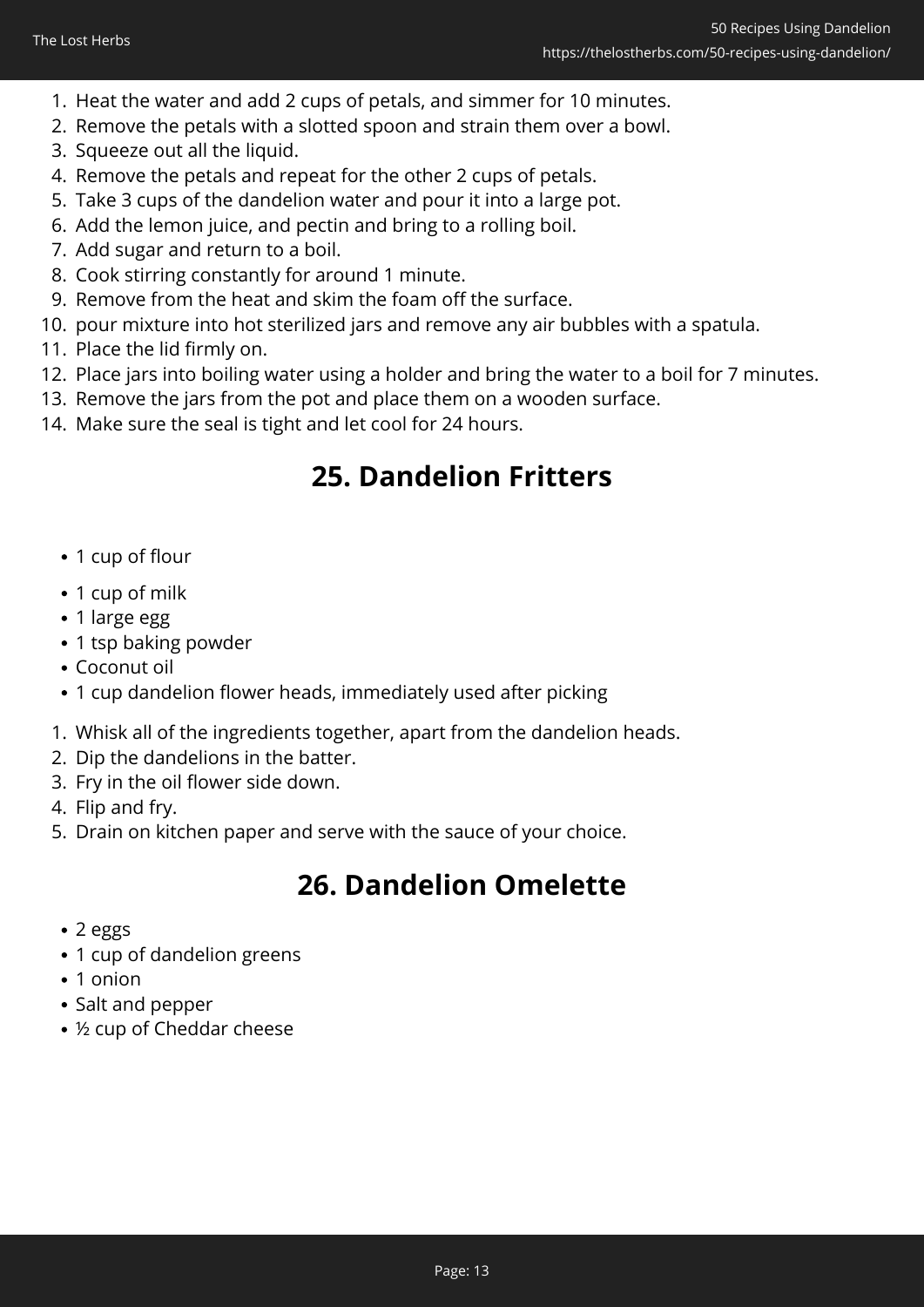- 1. In a bowl beat the eggs.
- 2. In a frying pan melt the butter and add the onion and the greens.
- 3. Season the mixture with salt and pepper.
- 4. In a separate pan, add a little butter and then the egg mixture.
- 5. Let the egg mixture set.
- 6. Add the greens and onion and the cheddar cheese, until it is melted.
- 7. Flip the omelet in half and serve.

# **27. Dandelion Muffins**

- 2 cups of plain flour
- 2 tsp of baking powder
- 1tsp of baking soda
- 1 cup of buttermilk
- 1/3 cup honey
- 2 eggs
- ½ cup of salted butter
- ½ cup of dandelion petals
- 1. Preheat the oven to 375 degrees and grease the muffin molds.
- 2. Whisk the flour, baking powder, and baking soda in a large bowl.
- 3. Whisk the honey, milk, eggs, and melted butter.
- 4. Pour the mix into the flour mix and combine well.
- 5. Add in dandelion petals.
- 6. Divide the mix between the molds and bake for around 15 minutes.
- 7. Cool for around 5 minutes in the pan.
- 8. Remove and cool on wire racks.

## **28. Dandelion & Banana Bread**

- 1 large banana
- ½ cup olive oil
- $\cdot$  1 egg
- 1/3 cup of brown sugar
- 1 ¼ cup flour
- 1/3 cup of dandelion petals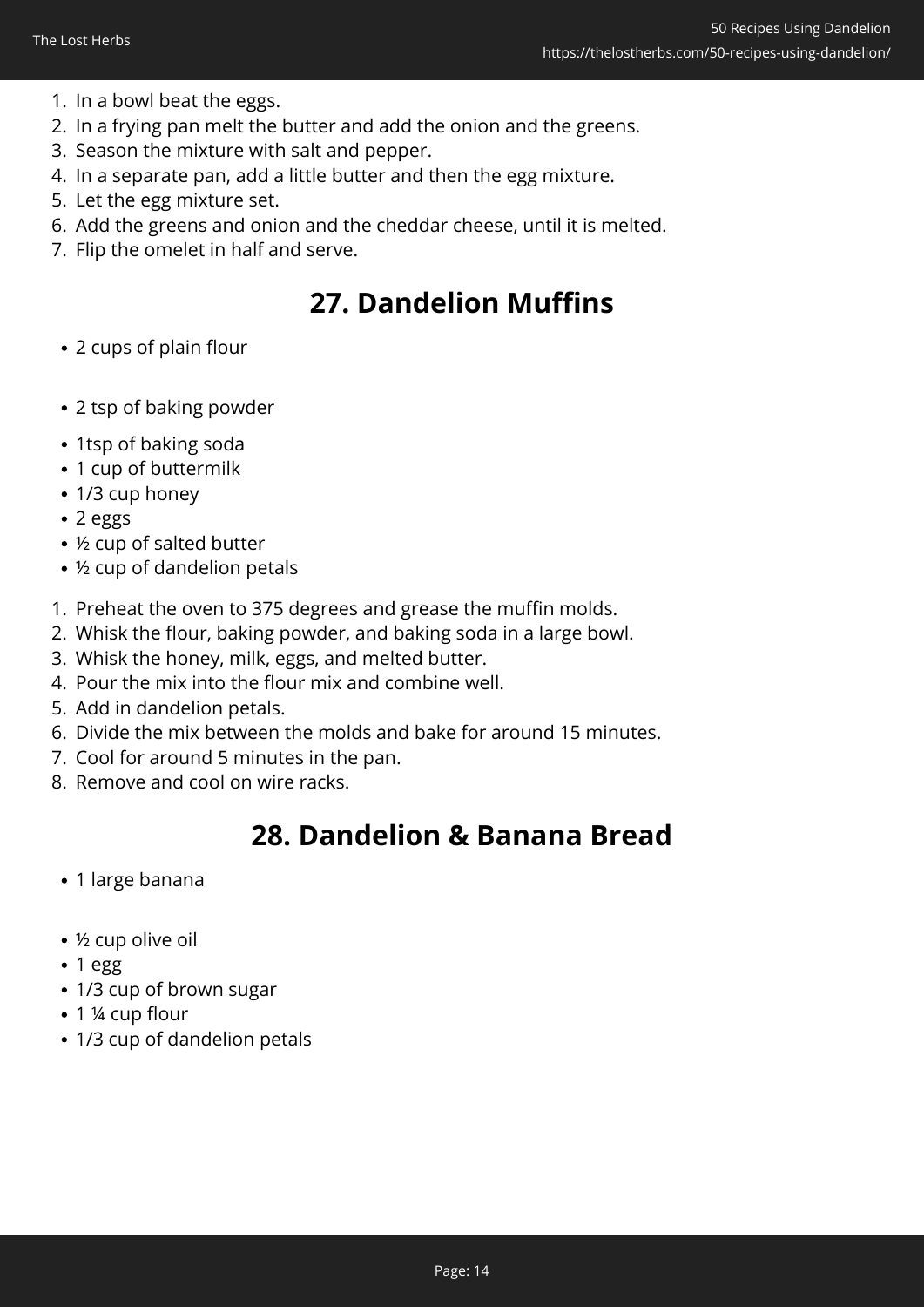- 1 tsp of honey
- 1tsp of baking powder
- ½ tsp of baking soda
- 1. Mash the banana, then add the oil, egg, and sugar.
- 2. Stir in the flour, the dandelion flowers, the baking powder, and the baking soda and mix by hand until everything is combined.
- 3. Scoop into a greased loaf baking dish.
- 4. Bake at 350 degrees for 20 minutes, allowing an extra 5 minutes if needed.

**Related: [How to Make Homemade Bread in a Can](https://hop.clickbank.net/?affiliate=easycellar&vendor=lostrec&tid=C02FiftyDandelionLSF2)** (Video)

## **29. Dandelion Mashed Potatoes**

- 4 large potatoes
- 400ml of water
- 2tbsp Butter
- ½ cup of grated cheddar cheese
- 1 cup of boiled dandelion greens (chopped)
- Salt and pepper
- 1. Boil the potatoes until soft.
- 2. Mash the potatoes with a potato masher.
- 3. Add in the butter, grated cheese, and chopped greens.
- 4. Season with salt and pepper to taste.

# **30. Dandelion Greens Tagine**

- 1tbsp butter
- 1 onion
- 3 cloves of garlic
- 1tsp harissa paste
- 2tsp sumac
- 1 tsp cinnamon
- 1 tsp ground coriander
- 3 cups of dandelion greens
- 1 cup of raisins
- 4 potatoes
- 1 carrot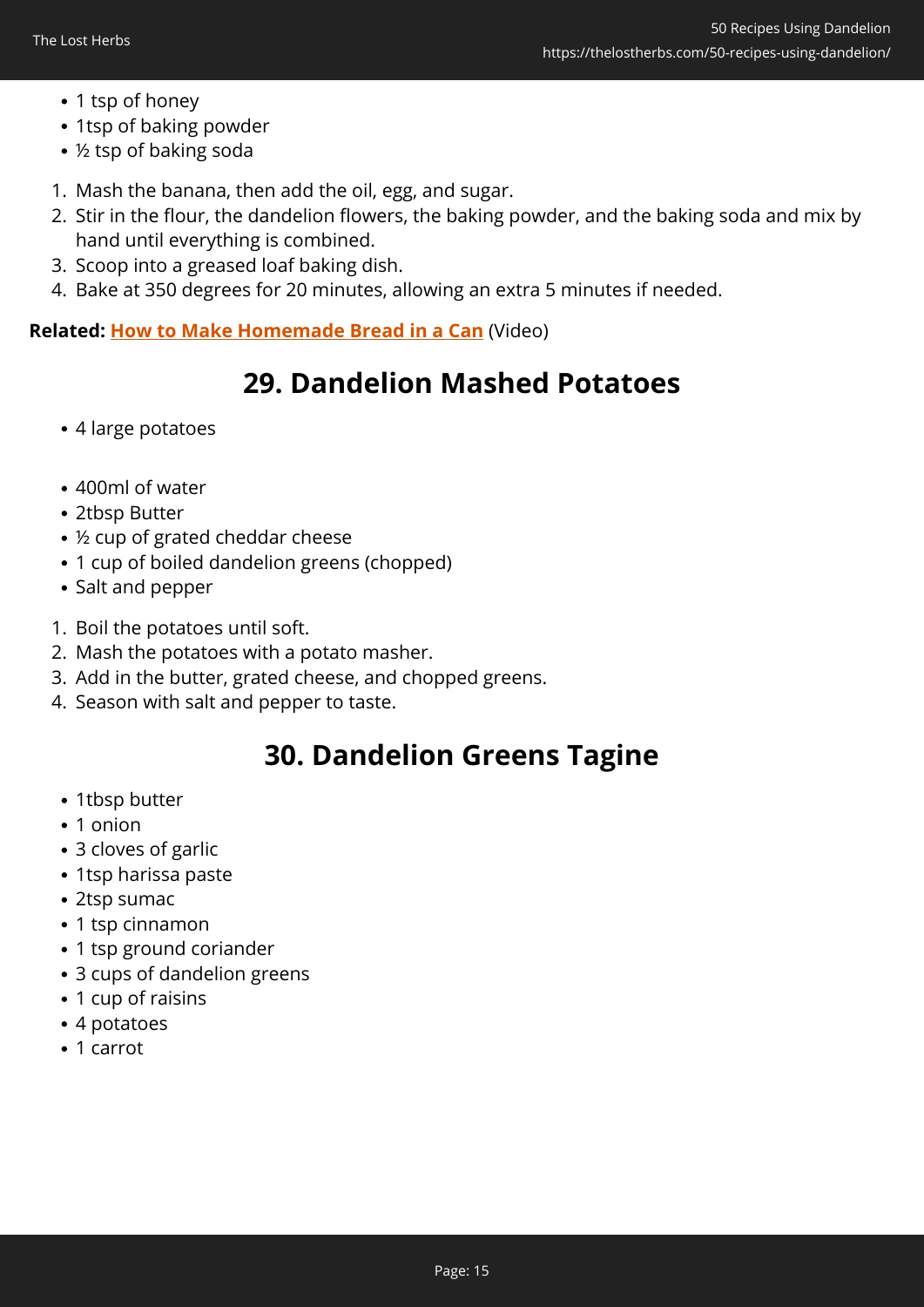- ½ cup of dried apricots
- 1 can of tomatoes
- 1 cup of vegetable stock
- 1 cup of chickpeas
- Juice of lemon
- 1. Sweat the onion and garlic in butter and add the harissa paste and spices.
- 2. Add the potatoes, carrots, greens, and dried fruits.
- 3. Add 1 can of tomatoes, the chickpeas, and stock to the pan.
- 4. Simmer for 20 minutes until the vegetables are soft.
- 5. Squeeze in the lemon juice and serve with couscous.

# **31. Dandelion Oil**

- Oil of your choice
- Dandelion flowers
- 1. Place the dandelion flowers in a jar and cover them with oil.
- 2. Steep for 2 weeks in a sunny place.
- 3. After 2 weeks strain the mixture and transfer it into another jar.

**Related: [The Nutrient Packed Oil That Lasts For At Least 5 Years On the Shelf](https://hop.clickbank.net/?affiliate=easycellar&vendor=lostrec&tid=C02FiftyDandelionLSF5)** (Video)

# **32. Dandelion Green Pupusa**

- 4 cups masa harina
- 3 cups cold water
- 1 cup mozzarella cheese
- 2 cups dandelion greens
- Vegetable oil (for frying)
- 1. Mix the masa harina and salt, adding the water gradually until the dough comes together.
- 2. Lightly oil the dough and roll the dough into a ball.
- 3. Flatten the dough into an even round.
- 4. Fill the dough with mozzarella cheese and the dandelion greens.
- 5. Fold the dough over until it is a completely sealed disc and then pat the ball between your hands until flat.
- 6. Brush with vegetable oil and cook for 2-3 minutes on each side.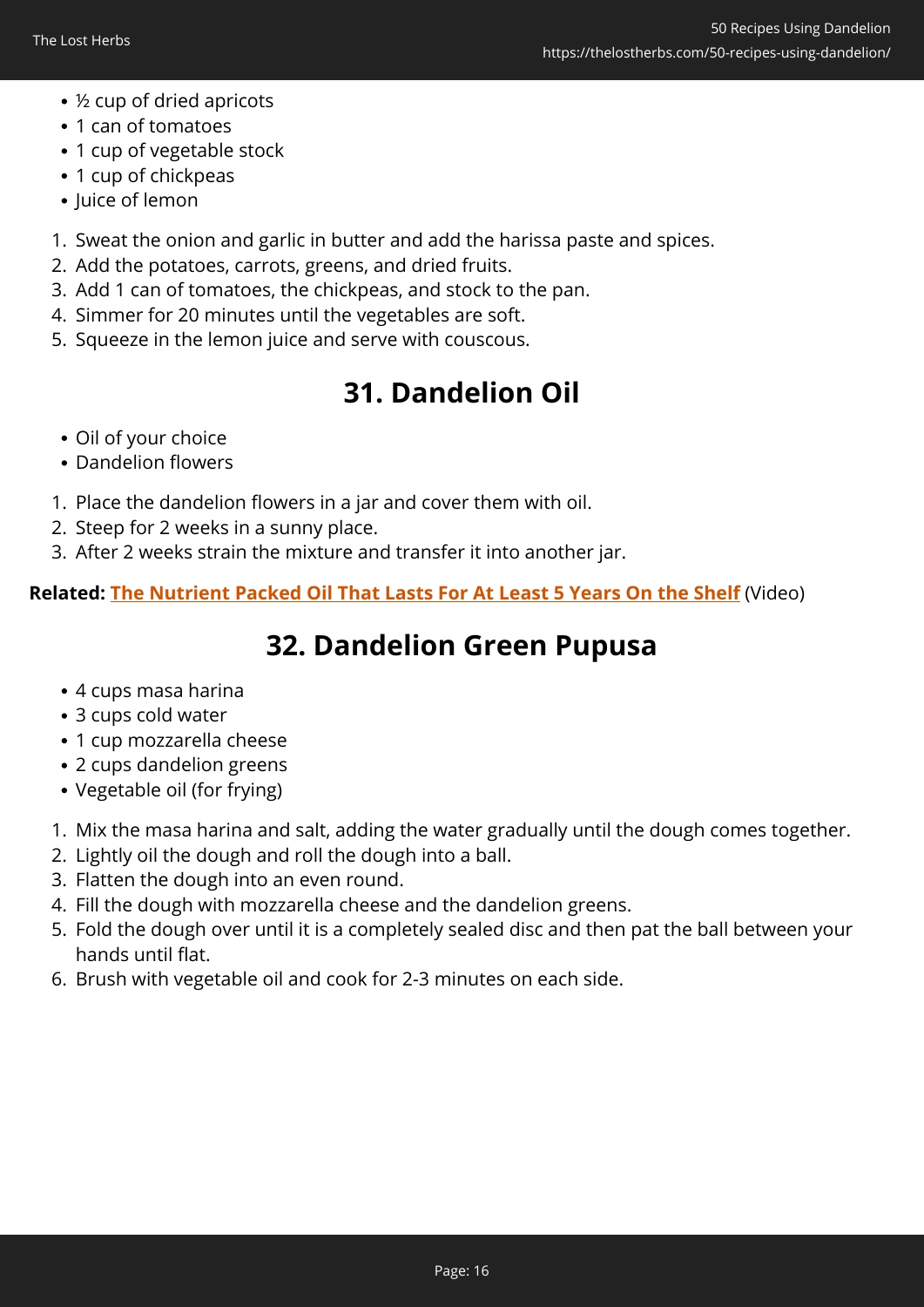# **33. Dandelion Greens Tacos**

- Taco shells/corn tortillas
- Pork belly cooked
- Cooked dandelion greens
- Avocado slices
- (Pico de Gallo)
- 1 tomato
- ½ an onion
- 2 tbsp of cilantro
- Salt and pepper
- ½ lime juice
- 1. Place the meat, cooked dandelion greens, and avocado slices in the taco shells.
- 2. Chop finely the ingredients for the Pico de Gallo and add lime juice, salt, and pepper.

#### **Related: [The Succulent Red Plant That Tastes Like Bacon](https://hop.clickbank.net/?affiliate=easycellar&vendor=wfguide&tid=C02FiftyDandelionFGW1)** (Video)

## **34. Potatoes and Dandelion Greens**

- 1 tbsp butter
- 4 potatoes (boiled)
- 3 cups of dandelion greens
- 2tsp of dried thyme
- 2tsp of dried oregano
- Salt and pepper
- 1. Fry the potatoes in the butter, until they are a little crispy on the outside.
- 2. Add the dandelion greens until they are wilted.
- 3. Add the herbs and season with salt and pepper.

# **35. Dandelion Soda**

- 4 cups of dandelion petals
- 4 cups of water
- 1 cup of sugar
- 1tsp ginger
- 1tsp lemon zest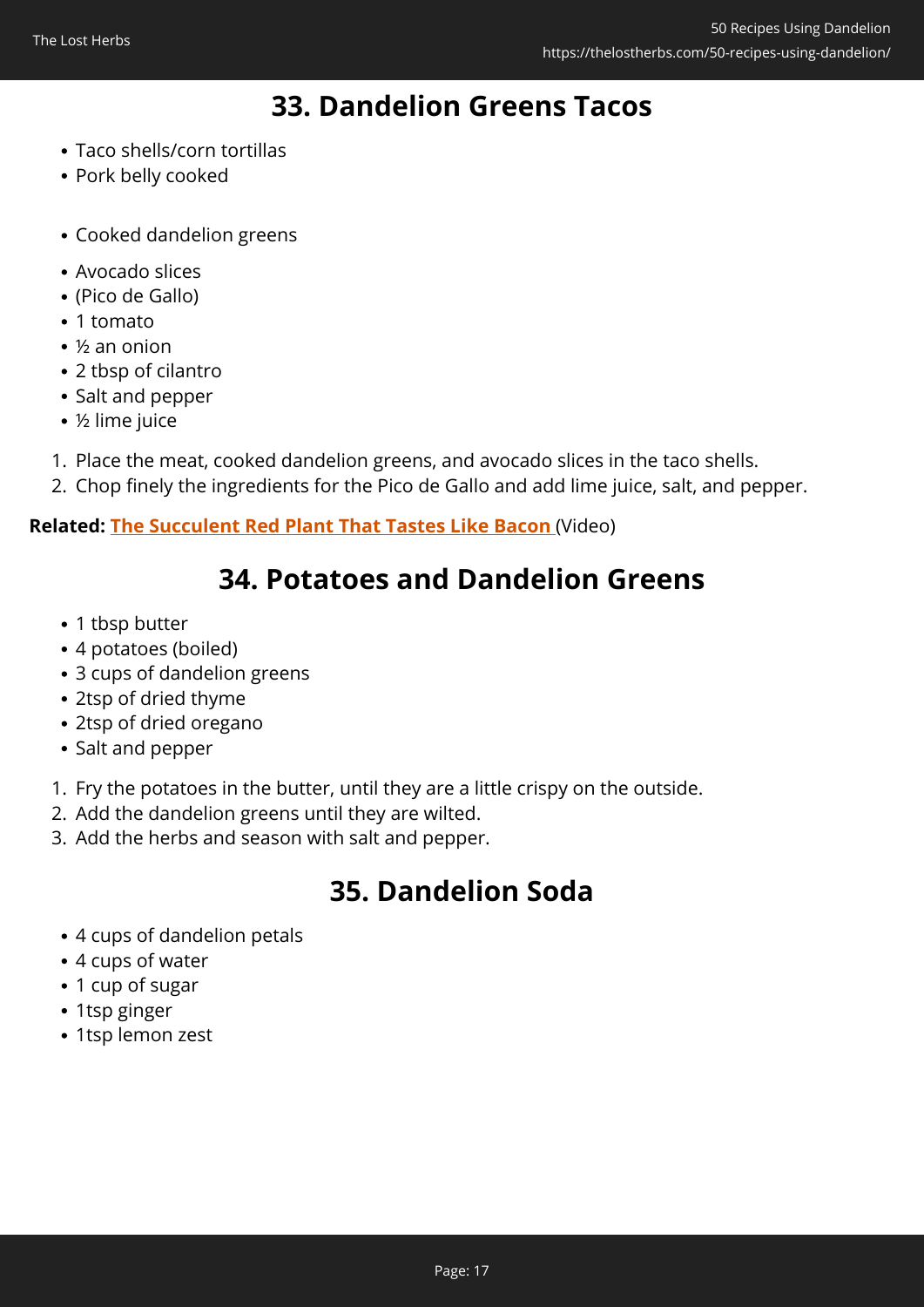- ½ cup ginger bug starter
- 2 cups of room temperature water
- 1. Place the petals in a mason jar.
- 2. Add 4 cups of boiling water and pour over the petals.
- 3. Cover and allow to steep overnight.
- 4. Strain out the petals the next day and reheat the tea, but do not bring it to a boil.
- 5. Add the sugar, ginger, and lemon zest and stir.
- 6. Allow the syrup to cool.
- 7. Pour the sweetened dandelion tea into sterilized bottles and add the ginger bug start and the room temperature water. Gently shake the bottle to combine.
- 8. Cap the bottle and allow it to ferment and carbonate for a week.

#### **Related: [How To Make an Elderflower Probiotic](https://hop.clickbank.net/?affiliate=easycellar&vendor=wfguide&tid=C02FiftyDandelionFGW2)** (Video)

# **36. Dandelion Pancakes**

- 2 cups of milk/milk alternative
- 2 ripe bananas
- 2 tbsp of melted coconut oil
- 1 tsp vanilla
- 2 tsp baking powder
- 2 cups of flour
- 1 cup of dandelion petals
- 1. Peel and mash bananas in a large mixing bowl.
- 2. Add the milk and coconut oil to the mashed banana.
- 3. Add the vanilla, baking powder, and flour into the bowl and combine well.
- 4. Fold in the dandelion flowers, the batter will be thick.
- 5. Add room temperature coconut oil to a pan and place on medium heat.
- 6. Scoop out a little batter and add it to the hot pan, allowing it to spread evenly.
- 7. Flip when bubbles begin to form throughout the pancake.

#### **Related: [The Delicious Secret This Common Plant Holds Hidden From Sight](https://hop.clickbank.net/?affiliate=easycellar&vendor=wfguide&tid=C02FiftyDandelionFGW4)** (Video)

# **37. Dandelion Dhal**

- 1tbsp of butter
- 1 onion
- 2 cloves of garlic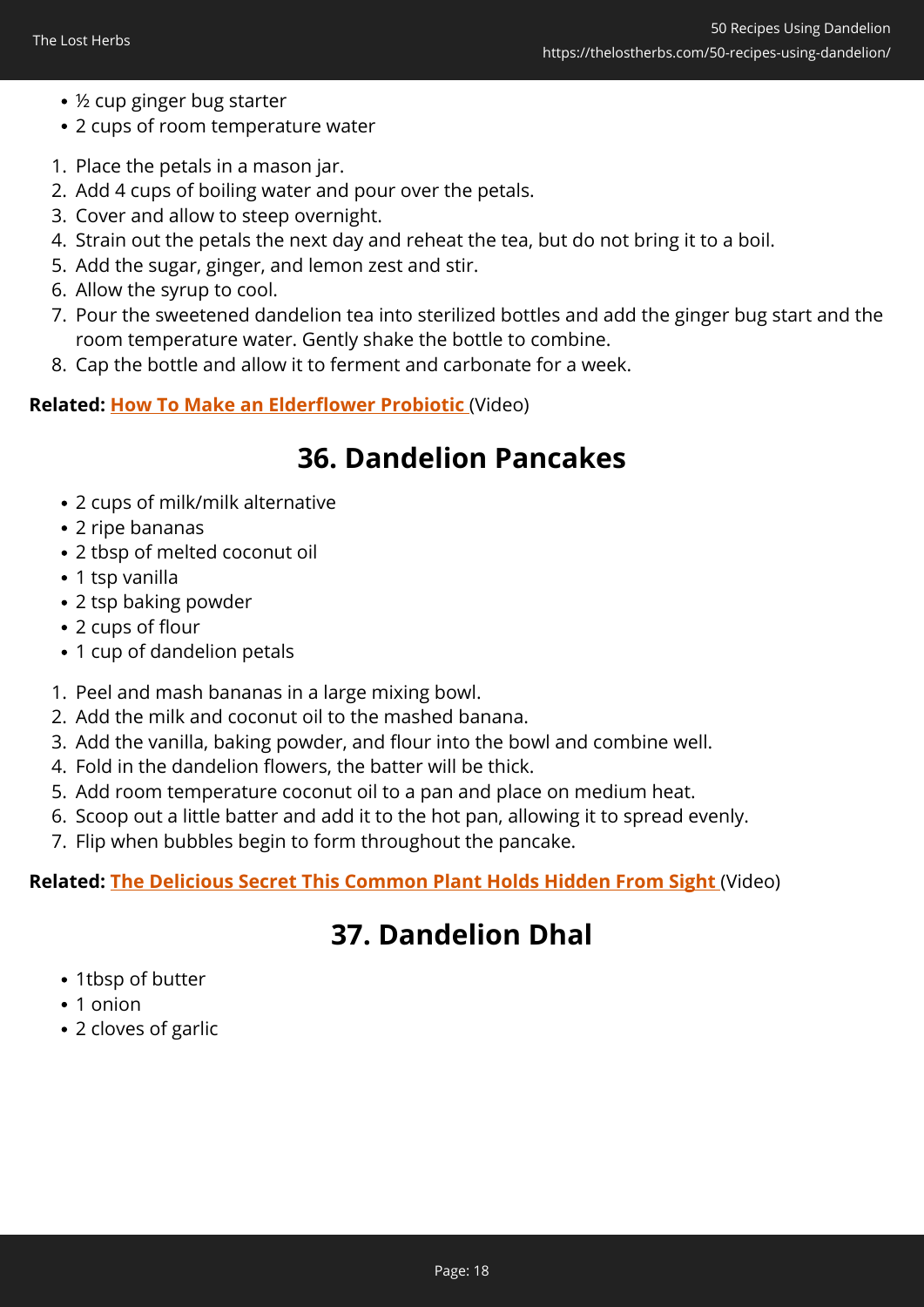- 1tbsp ginger
- 1tsp turmeric
- 1 tsp coriander
- 1tsp of cumin
- 1tsp paprika
- 1tsp Garam Masala
- Salt and pepper
- 1.5 cups of red lentils
- 3 cups of vegetable broth
- 3 cups of dandelion greens
- 1 cup coconut milk
- 1. Salt and pepper
- 2. Cook the onion, garlic, and ginger in the butter until golden.
- 3. Add the spices.
- 4. Add the lentils, the dandelion greens, and the stock, and bring to a boil.
- 5. Cook the lentils until they soften and become mushy.
- 6. Finally, add the coconut milk to taste.

**Related: [The Only Food That Grows Almost Faster Than You Can Eat It](https://hop.clickbank.net/?affiliate=easycellar&vendor=wfguide&tid=C02FiftyDandelionFGW3)** (Video)

# **38. Dandelion Tortellini**

- 1 bunch of dandelion greens
- 1 onion diced
- 4 cloves of garlic minced
- 1 tbsp of butter
- Salt, pepper, and oil
- Pasta dough
- 1. Sweat the dandelion greens with the onion and garlic in butter.
- 2. Season the mix.
- 3. Roll the pasta dough into fillable shells.
- 4. Fill the shells with the dandelion greens mix.
- 5. Cook the tortellini in your favorite sauce for 8 minutes.

# **39. Dandelion Pizza**

- 2 cups pizza dough
- 1 cup pizza sauce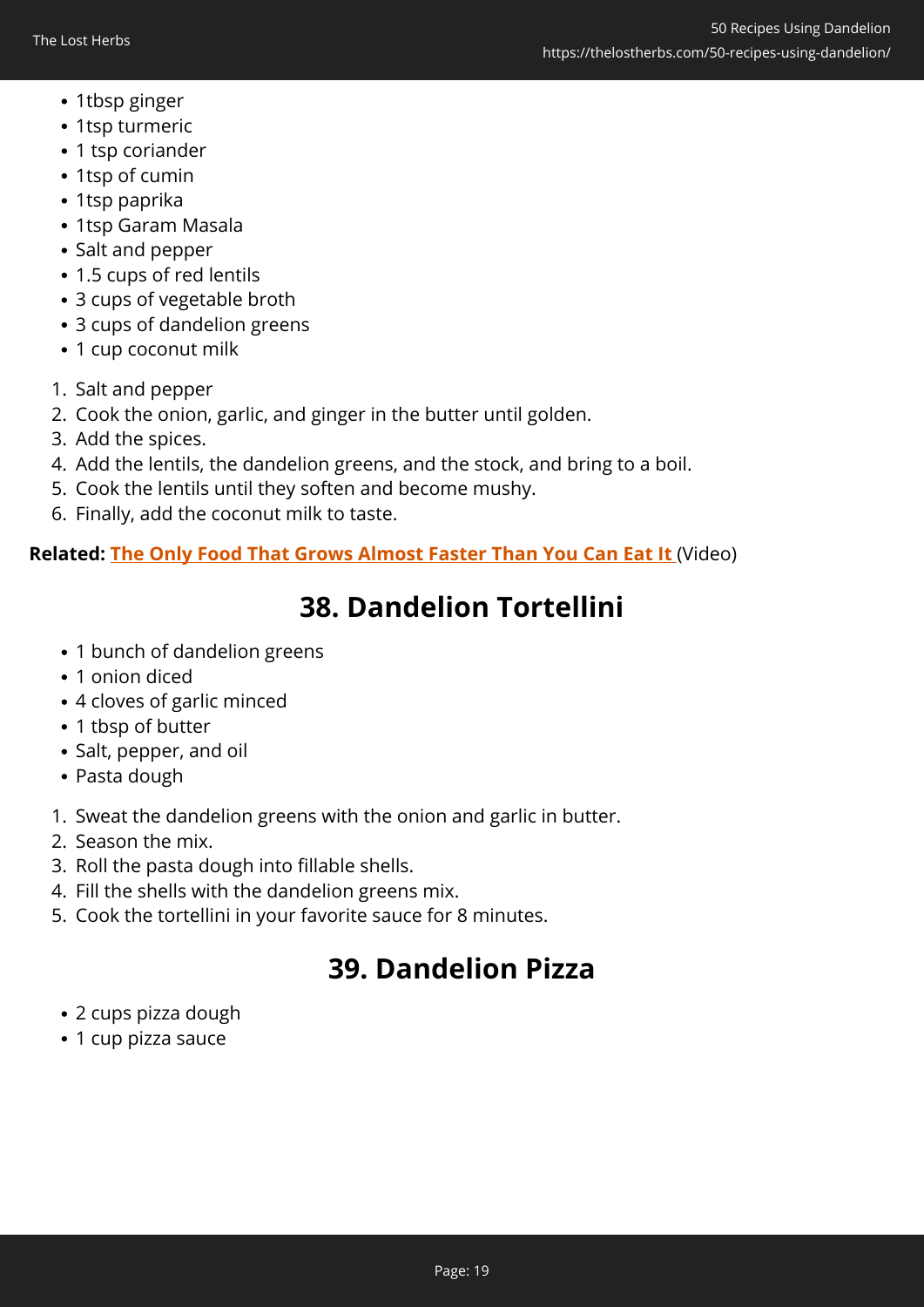- Dandelion greens
- ½ bell pepper
- 6 pepperoni slices
- 1 cup of mozzarella cheese
- 1. Preheat the oven to 375 degrees.
- 2. Roll the pizza dough into a circle.
- 3. Spread the pizza sauce on the pizza base.
- 4. Add the dandelion greens.
- 5. Add the bell pepper and pepperoni.
- 6. Add the pepperoni slices on top.
- 7. Cover the pizza with cheese.
- 8. Place on a lightly floured tray and bake for 15-20 minutes.

**Related: ["Healthy Pringles":](https://hop.clickbank.net/?affiliate=easycellar&vendor=wfguide&tid=C02FiftyDandelionFGW2) [The Nutritious Leaves That Make Crispy Chips](https://hop.clickbank.net/?affiliate=easycellar&vendor=wfguide&tid=C02FiftyDandelionFGW2)** (Video)

### **40. Dandelion Detox Water**

- 1 cup of dandelion petals
- ½ cup of mint leaves
- ½ cup of lemongrass leaves
- ½ a lime sliced
- 500ml of water

Add all ingredients to your water and refrigerate for at least 3 hours.

#### **41. Dandelion Ice Cream**

- 1.5 cups of heavy cream
- 1.5 cups of half and half
- ½ cup honey
- 1 cup of dandelion petals
- 1 pinch of sea salt
- 6 egg yolks
- 1. Mix the cream, half and half, honey, and salt in a saucepan.
- 2. Add in the petals and leave to simmer slowly for 2-3 minutes.
- 3. Turn off the heat and allow the dandelion petals to infuse for around 30 minutes.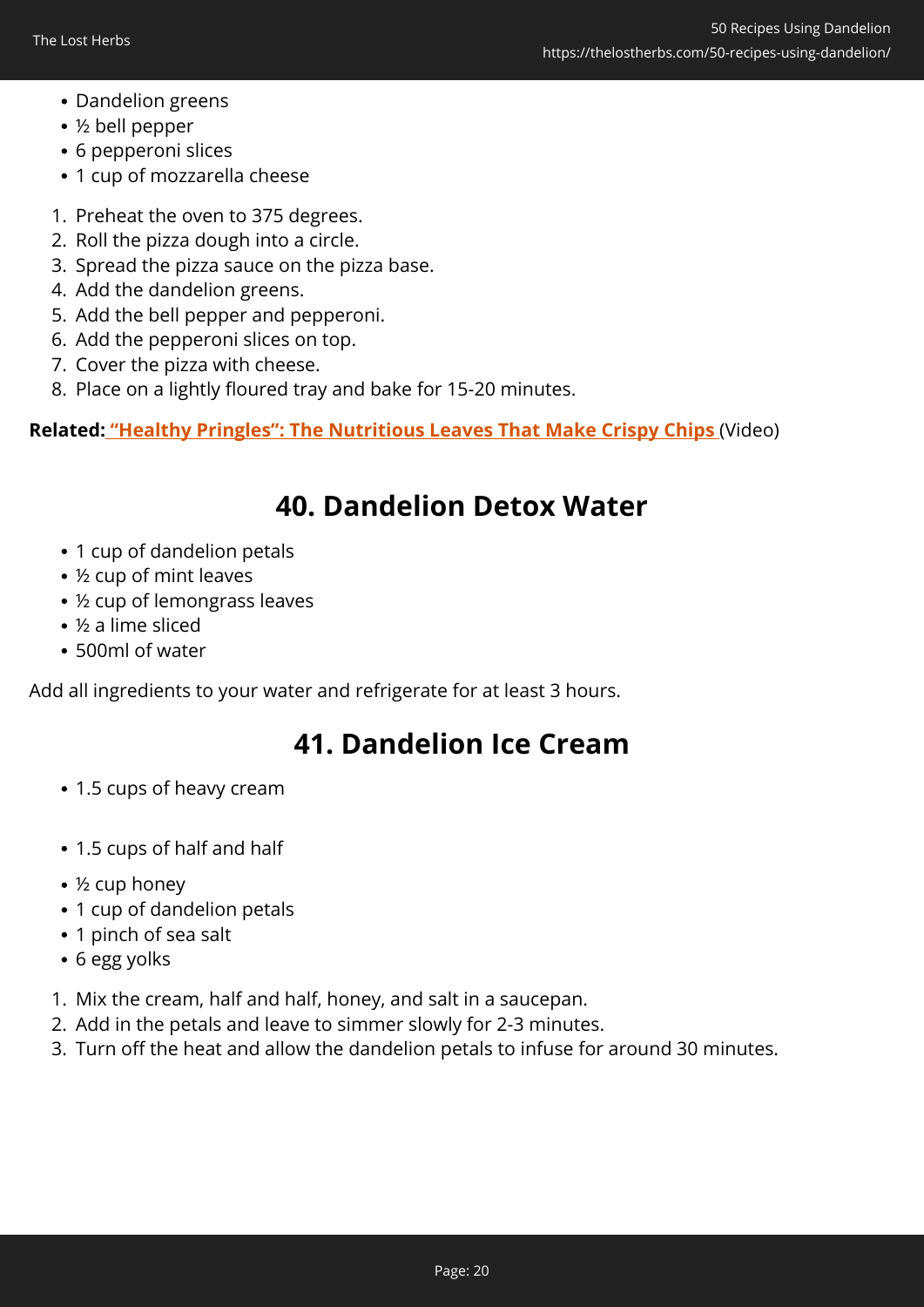- 4. Strain the dandelion petals.
- 5. Pour the cream into another container to cool.
- 6. Add 6 egg yolks to a cooled saucepan, whisking constantly, and add the cream mixture.
- 7. If the cream is warm, the egg should make custard.
- 8. Continue whisking until thick.
- 9. Remove from the heat and pour into a bowl to chill.
- 10. Chill the custard in the refrigerator for 4 hours before using the ice cream maker to make a perfect dandelion ice cream.

# **42. Dandelion and Pineapple Juice**

- 2 cups of dandelion greens
- 3 cups of fresh pineapple
- ¼ cucumber
- 1tbsp of honey
- 1. Blend all ingredients in a blender.
- 2. Serve over ice.

# **43. Dandelion Stir Fry**

- 1tbsp oil
- 1 onion chopped
- 2 cloves of garlic minced
- Stir fry mix vegetables
- Dandelion greens
- Noodles (precooked)
- Soy sauce
- Honey
- 1. Heat the frying pan with some oil.
- 2. Throw the onion and garlic into the pan and fry until golden.
- 3. Toss in the remaining vegetables, cooking for around 5 minutes.
- 4. Add in the noodles.
- 5. Sprinkle in some soy sauce and some honey, constantly moving the mixture in the pan.

# **44. Korean Dandelion Salad**

- 1.5lbs of dandelion leaves
- 3 green onion stalks, sliced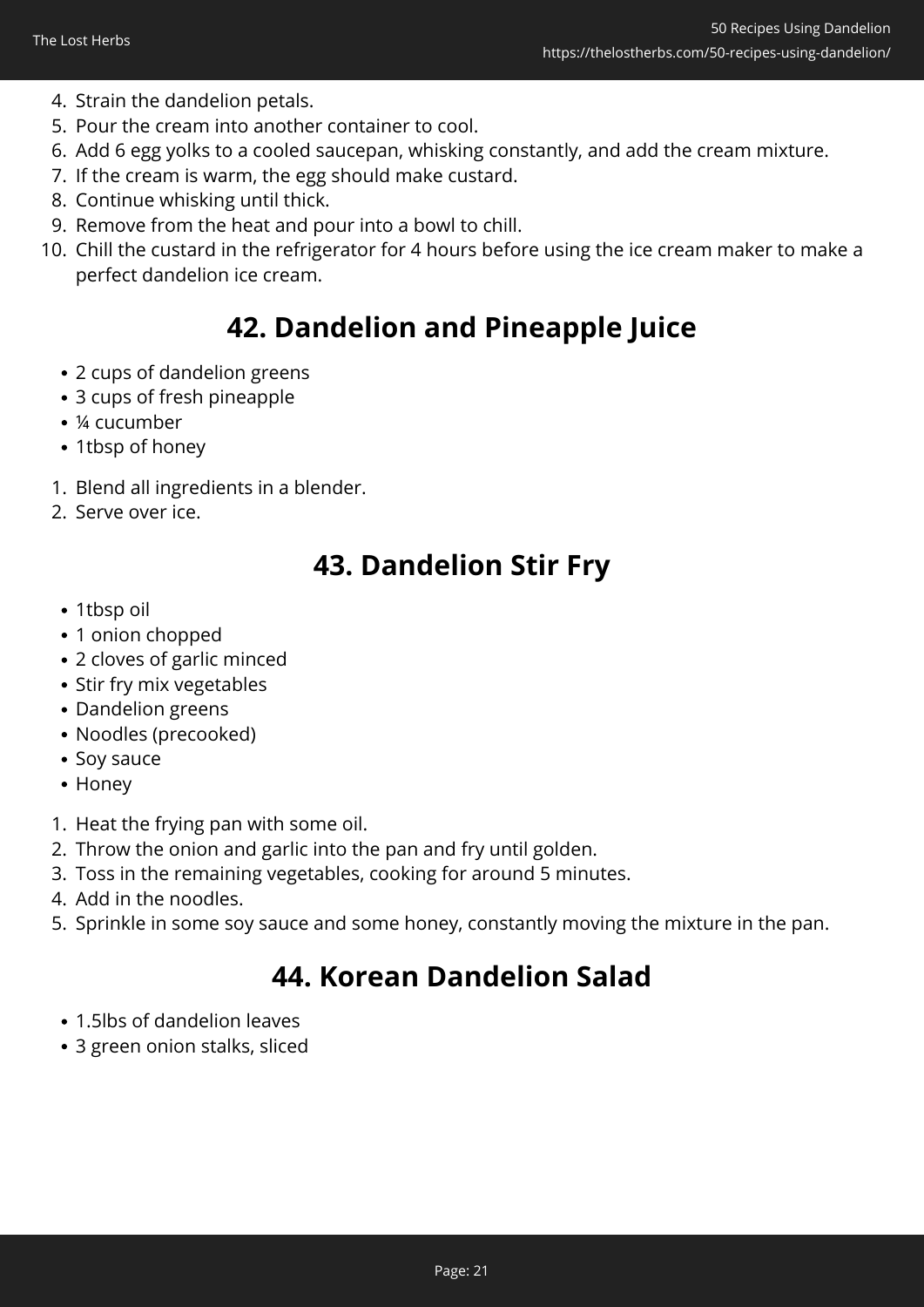- 4 cloves of garlic, minced
- 3.5 tbsp of soy sauce
- 1 tbsp of sesame oil
- 2 tsp of Korean pepper powder
- 1 tbsp of sesame seeds
- 2 tbsp of vinegar
- 1. In a bowl, toss together the leaves, and green onion stalks.
- 2. Make a dressing with garlic, soy sauce, sesame oil, pepper, sesame seeds, and vinegar.
- 3. Toss the dressing over the leaves.

# **45. Dandelion and coconut mousse**

- ¼ cup cold water
- 1.5 tbsp gelatin
- 1 cup of coconut milk canned
- 1 cup of cream coconut
- 2 cups of dandelion petals
- 1 pinch of salt
- 1.5 cups of heavy whipping cream
- 2tbsp of white sugar
- 1. Pour cold water and gelatin into a small bowl and let it sit for 5 minutes.
- 2. In a saucepan, heat the coconut milk, cream of coconut, and dandelion petals.
- 3. Add the gelatin to the warmed coconut milk and stir until the gelatin is dissolved.
- 4. Set aside and allow to cool to room temperature.
- 5. In a medium-size mixing bowl, pour the heavy whipping cream and add the sugar. Whisk until the cream is light and fluffy and soft peaks form.
- 6. Carefully add the cooled coconut mixture and gently combine.

**Related: [The Plant That Is Sweeter Than Sugar And Helps People With Diabetes](https://hop.clickbank.net/?affiliate=easycellar&vendor=wfguide&tid=C02FiftyDandelionFGW6)** (Video)

# **46. Sweet Green Juice**

- 1/4 cup of dandelion greens
- 1 celery stalk
- 1 apple
- 2 cups of kale
- ¼ lime
- ¼ cucumber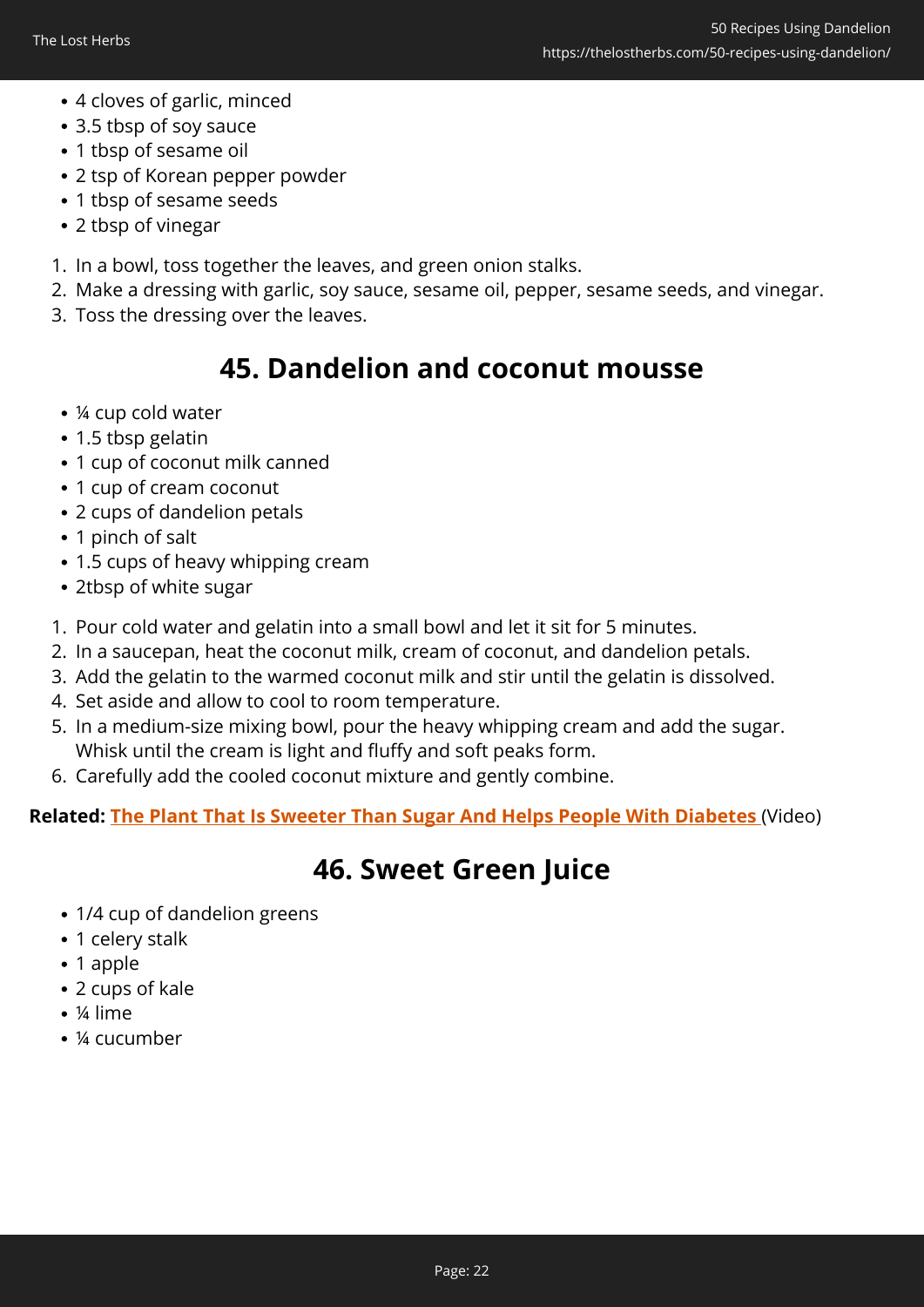#### 0.5oz ginger

Press the ingredients through a juice press and serve over ice.

# **47. Dandelion & Ginger Cooler**

- 2 cups of dandelion petals
- 1tbsp of ginger
- 1tbsp honey
- Juice of 1 lime
- $Ier$

Blend all of the ingredients and strain, serving over ice.

## **48. Dandelion Greens Super Sandwich**

- 2 slices of bread
- Mavonnaise
- 1/2 can of tuna
- 1 cup of dandelion greens
- a few slices of lettuce
- 2 slices of cucumbers
- 1. Mix tuna and mayonnaise
- 2. Add the dandelion greens, the lettuce, and the cucumber.
- 3. Close the sandwich.

**Related: [How to Make Mountaineer Tuna Stroganoff](https://hop.clickbank.net/?affiliate=easycellar&vendor=lostrec&tid=C02FiftyDandelionLSF7)** [\(](https://hop.clickbank.net/?affiliate=easycellar&vendor=lostrec&tid=C02FiftyDandelionLSF7)Video)

# **49. Dandelion Lemonade**

- 5 lemons (juiced)
- 1.5 cups of sugar
- Dandelion petals
- 1tbsp honey
- $Ier$

Juice the lemons and place the juice, sugar, petals, and honey in a blender with some ice. Blend and enjoy.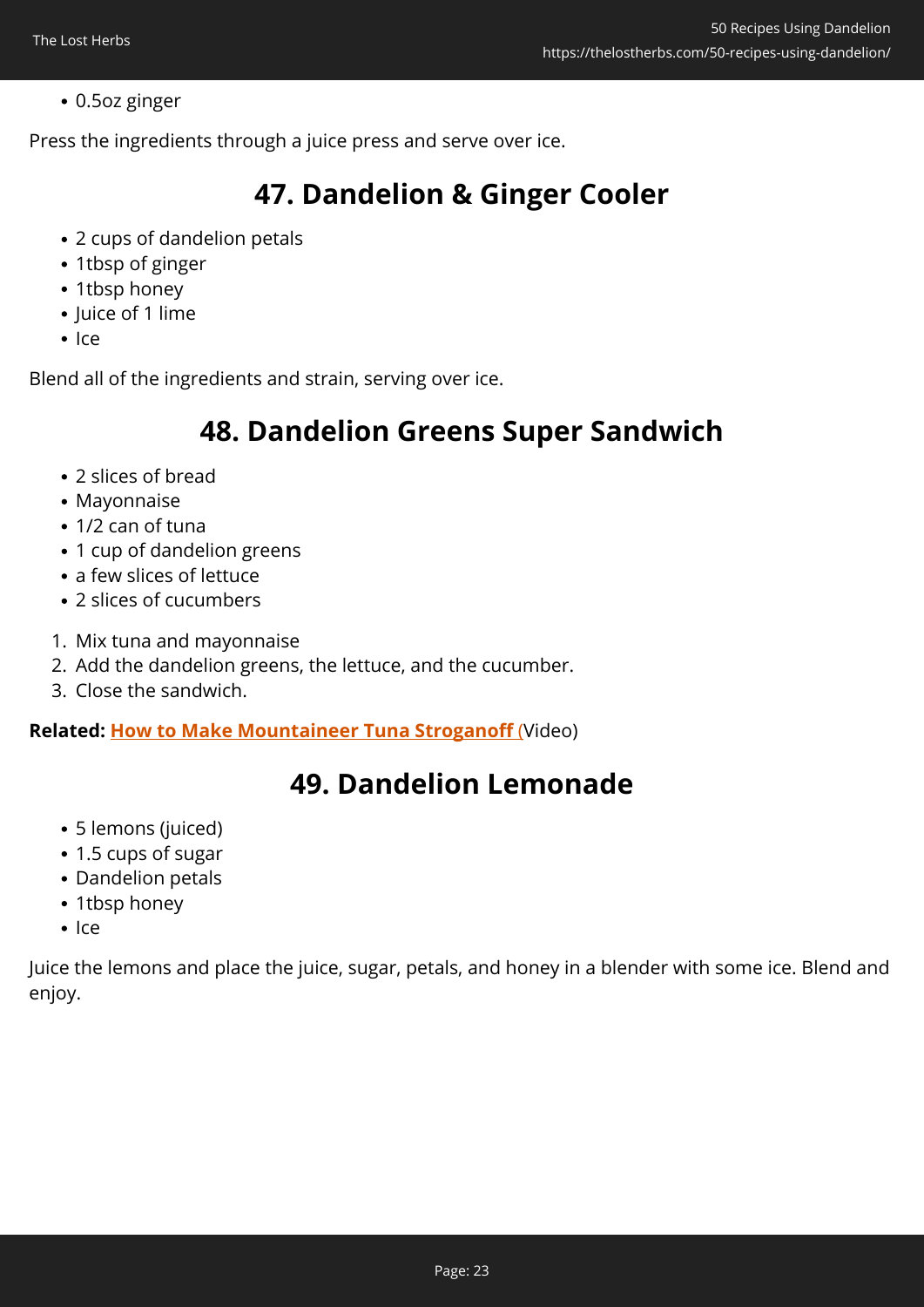# **50. Dandelion Tonic**

- 2 tbsp of dried dandelion roots
- 2 tbsp of chicory root
- 2 tbsp of orange zest
- 2 tbsp of ginger
- 1.5 cups of vodka

Put the dried roots, zest, and ginger into a jar and pour in 350ml of vodka.

Cover the jar and let it sit in a cold place for a minimum of 7 weeks.

Strain the mixture and serve the tonic before meals.

We hope you have enjoyed learning about all the different ways that dandelion can be used in different recipes. A lot of people are surprised at the amount of uses this plant has, as it is often seen as just a weed. Now you know how to forage and make the most of this common plant. We hope you have fun cooking a few of these different foods.

#### **You may also like:**

**[How to Make Medicinal Blooming Tea](https://thelostherbs.com/how-to-make-medicinal-blooming-tea/)**

**[Add This "Unusual Nutrient" to Coffee or Tea, to Effortlessly and Fully Empty Your Bowels](https://hop.clickbank.net/?affiliate=easycellar&vendor=peakbiome&tid=C02FiftyDandelionPBB) [Every Single Morning](https://hop.clickbank.net/?affiliate=easycellar&vendor=peakbiome&tid=C02FiftyDandelionPBB)** (Video)

**[Forage These Spring Edibles Before They're All Gone](https://thelostherbs.com/forage-these-spring-edibles-before-theyre-all-gone/)**

**[Medicinal Foods: 10 Recipes To Bring Lasting Health](https://thelostherbs.com/medicinal-foods-10-recipes-to-bring-lasting-health/)**

**[Burdock: The Annoying Weed That Can Save Your Life](https://thelostherbs.com/burdock-the-annoying-weed-that-can-save-your-life/)**